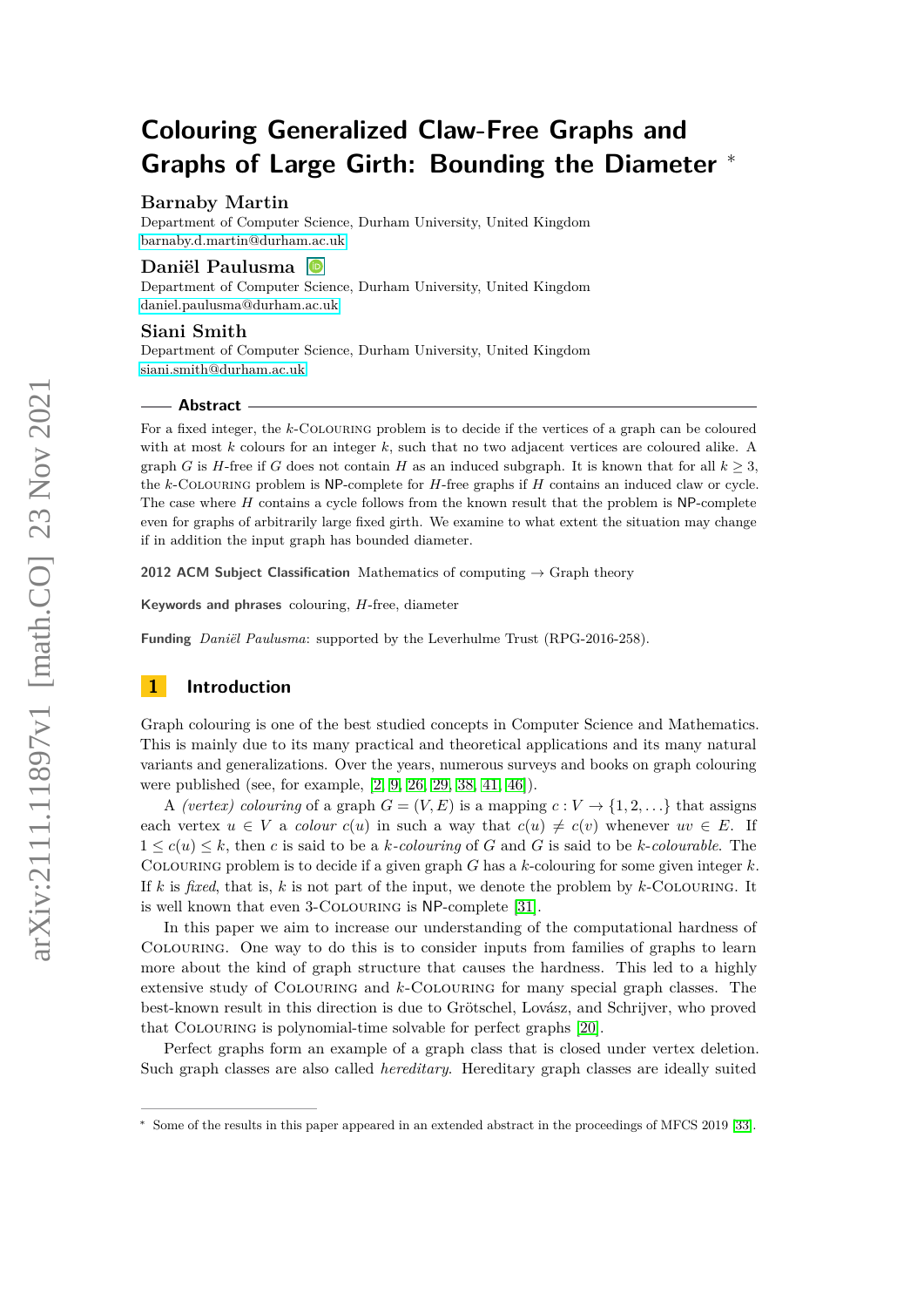<span id="page-1-0"></span>

has small size.

for a *systematic* study in the computational complexity of graph problems. Not only do they capture a very large collection of many well-studied graph classes, but they are also exactly the graph classes that can be characterized by a unique set  $H$  of minimal forbidden induced subgraphs. When solving an NP-hard problem under input restrictions, it is standard practice to consider, for example, first the case where  $H$  has small size, or where each  $H \in H$ 

We note that the set  $\mathcal H$  defined above may be infinite. For example, the class of bipartite graphs is hereditary and for this class the set H consists of all odd cycles. If  $\mathcal{H} = \{H_1, \ldots, H_p\}$ for some positive integer  $p$ , then the corresponding hereditary graph class  $\mathcal G$  is said to be *finitely defined.* Formally, a graph *G* is  $(H_1, \ldots, H_n)$ *-free* if for each  $i \in \{1, \ldots, p\}$ , *G* is *Hi-free*, where the latter means that *G* does not contain an induced subgraph isomorphic to  $H_i$ .

We emphasize that the borderline between NP-hardness and tractability is often far from clear beforehand and jumps in computational complexity can be extreme. In order to illustrate this behaviour of graph problems, we presented in [\[35\]](#page-17-7) examples of NP-hard, PSPACE-complete and NEXPTIME-complete problems that become even constant-time solvable for every hereditary graph class that is not equal to the class of all graphs.

In this paper, we consider the problems Colouring and *k*-Colouring. In order to describe known results and our new results we first give some terminology and notation.

# <span id="page-1-1"></span>**1.1 Terminology and Notation**

The *disjoint union* of two vertex-disjoint graphs *F* and *G* is the graph  $G + F = (V(F) \cup$  $V(G), E(F) \cup E(G)$ . The disjoint union of *s* copies of a graph *G* is denoted *sG*. A *linear forest* is the disjoint union of paths. The *length* of a path or a cycle is the number of its edges. The *distance* dist $(u, v)$  between two vertices  $u, v$  in a graph  $G$  is the length of a shortest induced path between them. The *diameter* of a graph *G* is the maximum distance over all pairs of vertices in *G*. The diameter of a disconnected graph is  $\infty$ . The *girth* of a graph *G* is the length of a shortest induced cycle of *G*. The girth of a forest is  $\infty$ . The graphs  $C_r$ ,  $P_r$ and *K<sup>r</sup>* denote the cycle, path and complete graph on *r* vertices, respectively.

A *polyad* is a tree where exactly one vertex has degree at least 3. We will use the following special polyads in our paper. For  $r \geq 1$ , the graph  $K_{1,r}$  denotes the  $(r + 1)$ -vertex *star*, that is, the graph with vertices  $x, y_1, \ldots, y_r$  and edges  $xy_i$  for  $i = 1, \ldots, r$ ; here *x* is called the *centre* vertex. The graph *K*1*,*<sup>3</sup> is also called the *claw*. The *subdivision* of an edge *uw* in a graph removes *uw* and replaces it with a new vertex *v* and edges *uv*, *vw*. For  $\ell \geq 1$ , the graph  $K^{\ell}_{1,r}$  denotes the  $\ell$ -*subdivided star*, which is the graph obtained from a star  $K_{1,r}$  by subdividing *one* edge of  $K_{1,r}$  exactly  $\ell$  times. The graph  $S_{h,i,j}$ , for  $1 \leq h \leq i \leq j$ , denotes the *subdivided claw*, which is the tree with one vertex *x* of degree 3 and exactly three leaves, which are of distance *h*, *i* and *j* from *x*, respectively; see Figure [1](#page-1-0) for an example. Note that  $S_{1,1,1} = K_{1,3}$ . The graph  $S_{1,1,2} = K_{1,3}^1$  is also known as the *chair*.

A graph *G* is *locally claw-free* if the neighbourhood of every vertex of *G* induces a claw-free graph. A graph *G* is *quasi-claw-free* if every two vertices *u* and *v* that are of distance 2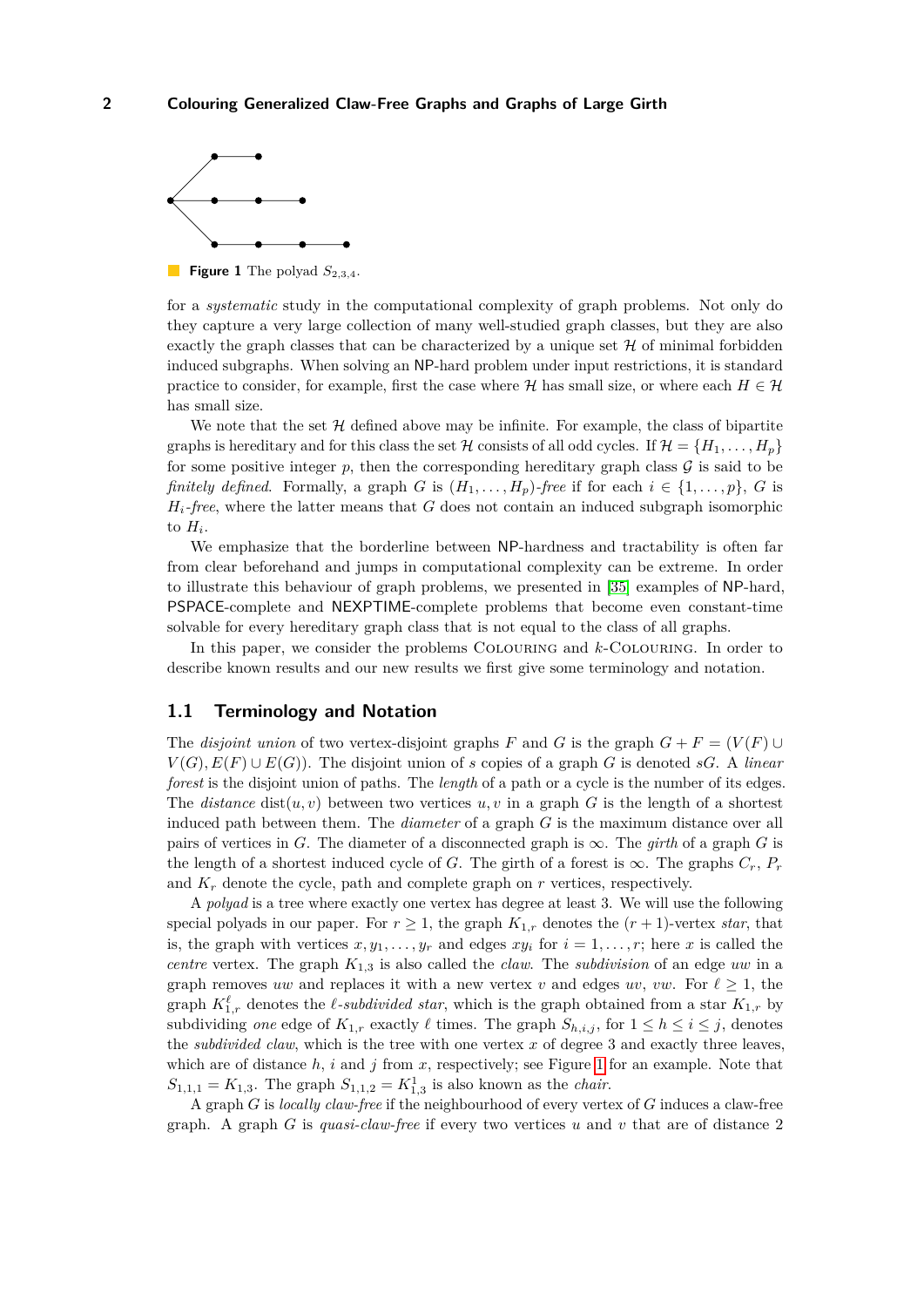<span id="page-2-0"></span>

**Figure 2** *Left:* a quasi-claw-free graph that is not locally claw-free and hence not almost claw-free. The fact that this graph is quasi-claw-free follows from analysing the pairs of vertices of distance 2 from each other: for any two *a*-type vertices, take their common *b*-type neighbour to satisfy the definition; for an *a*-type vertex and its unique non-neighbour of *b*-type: take  $x_1$  (or  $x_2$ ); and for two *b*-type vertices: take their common *a*-type neighbour. The fact that the graph is not locally claw-free can be seen by considering, for example, the neighbourhood of *x*1. *Right:* an almost claw-free and thus locally claw-free graph that is not quasi-claw-free. The fact that the graph is almost claw-free can be readily checked. The fact that the graph is not quasi-claw-free can be seen by considering the vertices  $v_0$  and  $v_4$ , which only have  $v_1$  as a common neighbour, while neither  $v_0$  nor  $v_4$  is adjacent to neighbour  $v_2$  of  $v_1$ . The second example was given by Ainouche [\[1\]](#page-16-2).

from each other have a common neighbour *w* such that every neighbour of *w* not in  $\{x, y\}$  is adjacent to at least one of *x, y*.

For a graph  $G = (V, E)$ , a set  $A \subseteq V$  dominates a set  $B \subseteq V$  if every vertex of B is either in *A* or adjacent to a vertex of *A*. A graph  $G = (V, E)$  is *almost claw-free* if the following two conditions hold:

**1.** the set consisting of all the centres of induced claws in *G* is an independent set, and

**2.** for every  $u \in V$ ,  $N(u)$  contains a set of size at most 2 that dominates  $N(u)$ .

Note that claw-free graphs are locally claw-free, quasi-claw-free and almost claw-free. Hence, the latter three graph classes all generalize the class of claw-free graphs. Note also that if all the centres of the induced claws in a graph *G* form an independent set, then *G* is locally claw-free. Hence, as observed by Ryjácek [\[43\]](#page-17-8), every almost claw-free graph is locally claw-free. Ainouche [\[1\]](#page-16-2) showed that both the class of almost claw-free graphs and the class of locally claw-free graphs are incomparable to the class of quasi-claw-free graphs; see also Figure [2.](#page-2-0)

We generalize almost claw-free graphs as follows. For an integer  $r \geq 3$ , a graph  $G = (V, E)$ is *almost*  $K_{1,r}$ *-free* if the following two conditions hold:

**1.** the set consisting of all the centres of induced  $K_{1,r}$ s in *G* is an independent set, and

**2.** for every  $u \in V$ ,  $N(u)$  contains a set of size at most  $r-1$  that dominates  $N(u)$ .

# **1.2 Known Results**

The computational complexity of Colouring has been fully classified for *H*-free graphs: if *H* is an induced subgraph of  $P_1 + P_3$  or of  $P_4$ , then COLOURING for *H*-free graphs is polynomial-time solvable, and otherwise it is NP-complete [\[28\]](#page-17-9). In contrast, the complexity classification for *k*-Colouring restricted to *H*-free graphs is still incomplete. It is known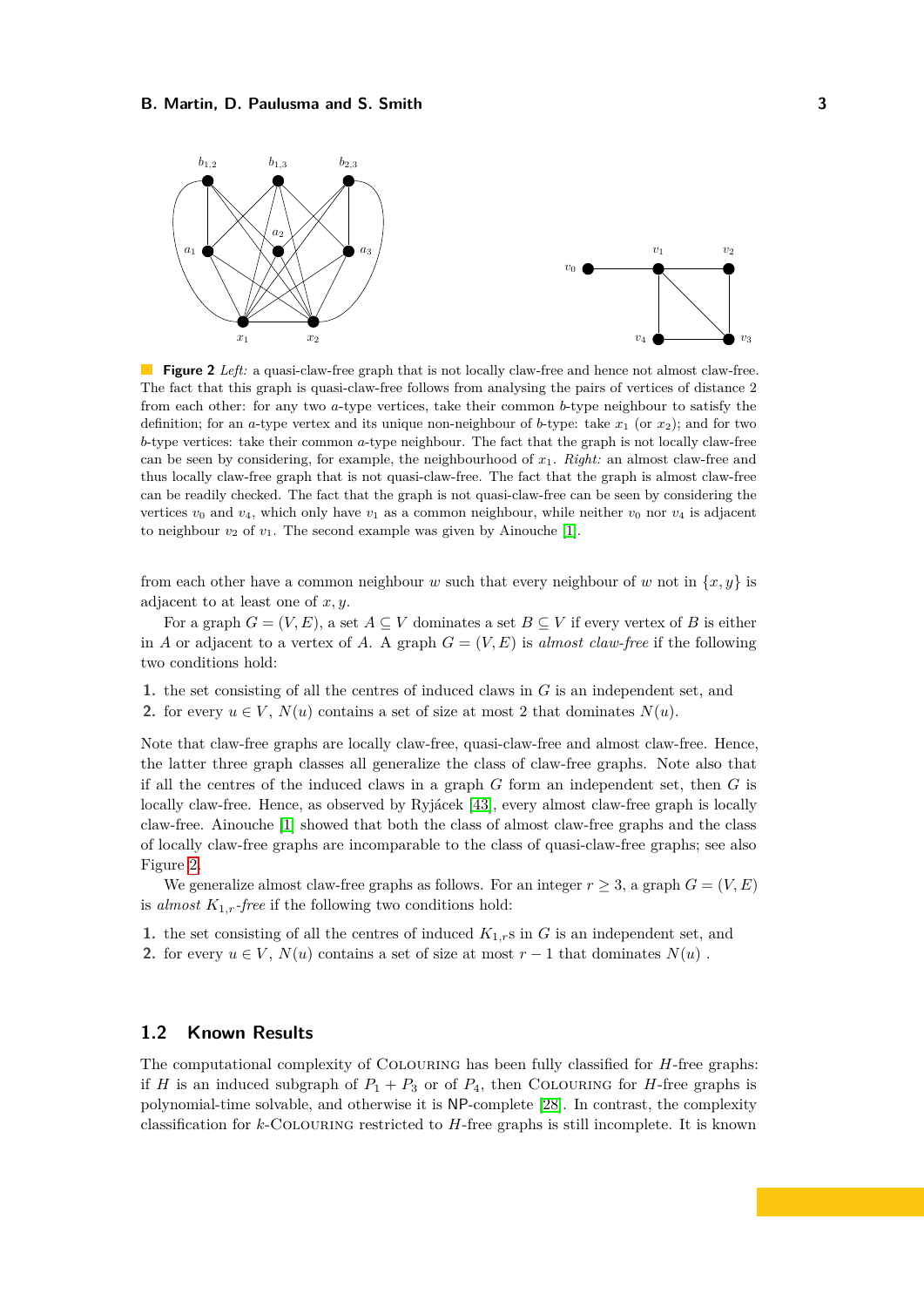that for every  $k \geq 3$ , *k*-COLOURING for *H*-free graphs is NP-complete if *H* contains a cycle [\[16\]](#page-16-3) or an induced claw [\[24,](#page-17-10) [30\]](#page-17-11). However, the remaining case where *H* is a linear forest has not been settled yet even if *H* consists of a single path. For *Pt*-free graphs, the cases  $k \leq 2, t \geq 1$  (trivial),  $k \geq 3, t \leq 5$  [\[22\]](#page-17-12),  $k = 3, 6 \leq t \leq 7$  [\[4\]](#page-16-4) and  $k = 4, t = 6$  [\[11\]](#page-16-5) are polynomial-time solvable and the cases  $k = 4, t \geq 7$  [\[25\]](#page-17-13) and  $k \geq 5, t \geq 6$  [25] are NP-complete. The cases where  $k = 3$  and  $t \geq 8$  are still open. For further details, including for linear forests *H* of more than one connected component, see the survey paper [\[17\]](#page-16-6) or some recent papers [\[10,](#page-16-7) [19,](#page-17-14) [21,](#page-17-15) [27\]](#page-17-16).

Recently, Pilipczuk, Pilipczuk and Rzążewski [\[39\]](#page-17-17) gave for every *t* ≥ 3, a quasi-polynomialtime algorithm for 3-Colouring on *Pt*-free graphs. Rojas and Stein [\[42\]](#page-17-18) proved that for every odd integer  $t \geq 9$ , 3-COLOURING is polynomial-time solvable for  $(\mathcal{C}^{odd}_{\leq t-3}, P_t)$ -free graphs, where  $\mathcal{C}^{odd}_{\leq t}$  is the set of all odd cycles on less than *t* vertices. This complements a result from [\[18\]](#page-17-19) which implies that for every  $t \geq 1$ , 3-COLOURING, or its generalization LIST  $3$ -COLOURING<sup>[1](#page-3-0)</sup>, is polynomial-time solvable for  $(C_4, P_t)$ -free graphs (see also [\[32\]](#page-17-20)).

Emden-Weinert, Hougardy and Kreuter [\[16\]](#page-16-3) proved that for all integers  $k \geq 3$  and  $q \geq 3$ , *k*-Colouring is NP-complete for graphs with girth at least *g* and with maximum degree at most  $6k^{13}$  (for more results on COLOURING for graphs of maximum degree, see [\[8,](#page-16-8) [12,](#page-16-9) [37\]](#page-17-21)).

# **1.3 Our Focus**

Our starting point is to look at *H*-free graphs where *H* contains an induced claw or cycle. In this case, *k*-COLOURING restricted to *H*-free graphs is NP-compete for every  $k \geq 3$ , as mentioned above. However, we re-examine the situation after adding a diameter constraint to our input graphs. If the diameter is 1, then *G* is a complete graph, and Colouring becomes trivial. As such, our underlying research question is:

*To what extent does bounding the diameter help making* Colouring *and k*-Colouring *tractable?*

We remark that the subclass of a hereditary graph class that consists of all graphs of diameter at most *d* for some constant *d* may not be hereditary. In order to see this, consider for example the (hereditary) class  $G$  of graphs of maximum degree at most 2 and take its subclass  $G'$  of graphs of diameter at most 2. Then  $P_3 \in \mathcal{G}'$  but  $2P_1 \notin \mathcal{G}'$ . This fact requires some care in the proof of our results.

We also note that by a straightforward reduction from 3-COLOURING one can show that *k*-COLOURING is NP-complete for graphs of diameter *d* for all pairs  $(k, d)$  with  $k \geq 3$  and  $d \geq 2$  except for two cases, namely  $(k, d) \in \{(3, 2), (3, 3)\}.$  Mertzios and Spirakis [\[36\]](#page-17-22) settled the case  $(k, d) = (3, 3)$  by proving that 3-COLOURING is NP-complete even for  $C_3$ -free graphs of diameter 3. The case  $(k, d) = (3, 2)$  is still open (see also [\[3,](#page-16-10) [7,](#page-16-11) [14,](#page-16-12) [34,](#page-17-23) [36,](#page-17-22) [38\]](#page-17-2)).

In  $[34]$ , we gave polynomial-time algorithms for the more general problem LIST 3-COLOURING for classes of diameter-2 graphs that in addition are  $C_s$ -free ( $s \in \{5, 6\}$ ) or  $(C_4, C_t)$ -free  $(t \in 3, 7, 8, 9)$ . In the same paper we also proved that for every integer  $t \geq 8$ , the 3-COLOURING problem is NP-complete on the class of  $(C_4, C_6, C_7, \ldots, C_t)$ -free graphs of diameter 4. We refer to [\[5,](#page-16-13) [6\]](#page-16-14) for results on graph problems closely related to 3-Colouring restricted to graph classes of bounded diameter. These problems include Near-Bipartiteness, Independent Feedback Vertex Set, Independent Odd Cycle Transversal, Acyclic 3-Colouring and Star 3-Colouring.

<span id="page-3-0"></span><sup>&</sup>lt;sup>1</sup> See Section [2](#page-4-0) for a definition of the LIST  $k$ -COLOURING problem.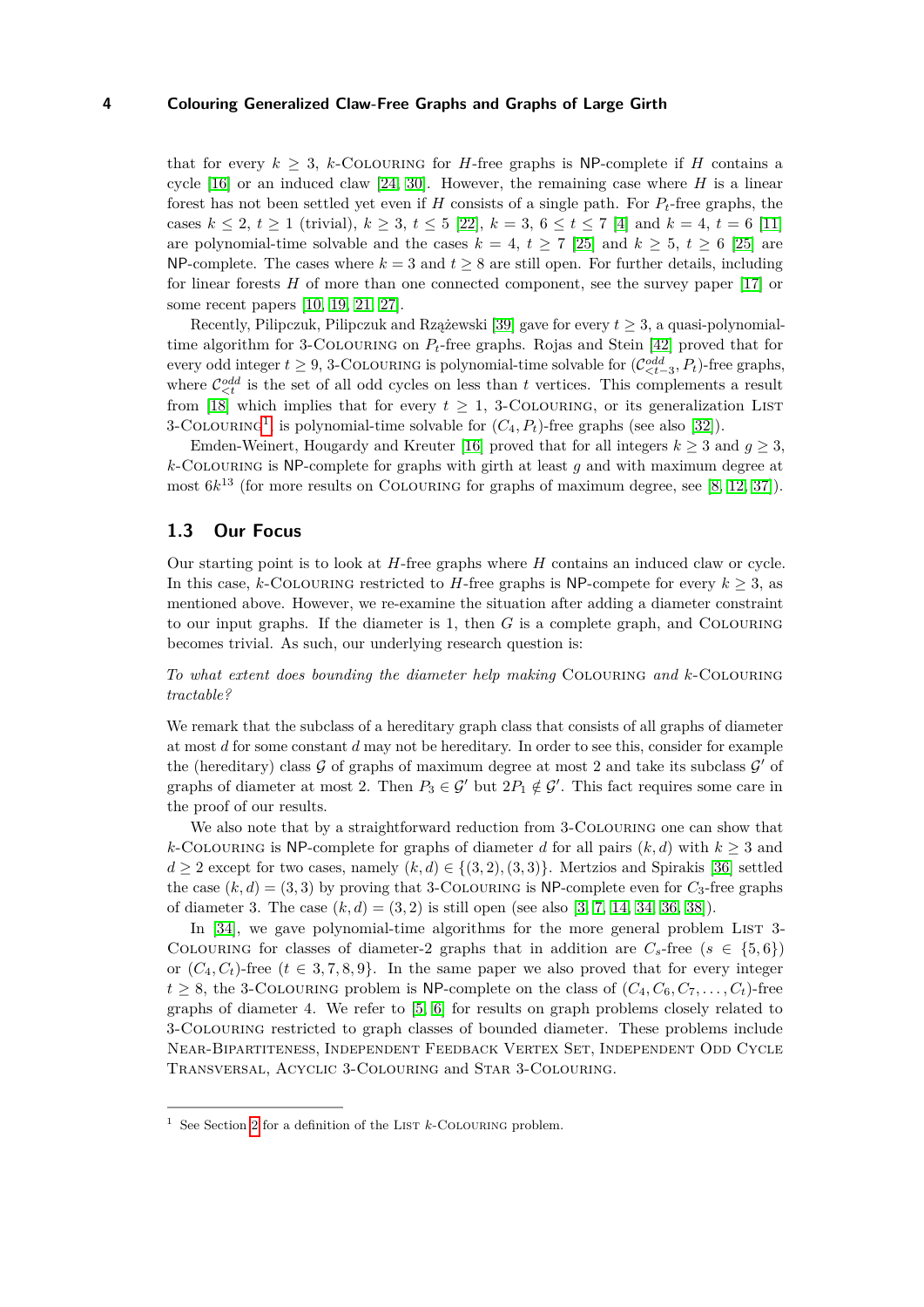<span id="page-4-1"></span>

| girth<br>diameter | >3     | >4     | > 5    | > 6    | $\geq 7$ | $\geq 8$ | $\geq 9$ | $\geq 10$ | $\geq 11$ | >12 |
|-------------------|--------|--------|--------|--------|----------|----------|----------|-----------|-----------|-----|
| $\leq 1$          | P      | P      | P      | P      | P        | P        | P        | P         | P         | P   |
| $\leq 2$          | ∍      | ∍      | P      | P      | P        | P        | P        | P         | P         | P   |
| $\leq 3$          | $NP-c$ | $NP-c$ | っ      | っ      | P        | P        | P        | P         | P         | P   |
| $\leq 4$          | $NP-c$ | $NP-c$ | $NP-c$ | $NP-c$ | ?        | ?        | P        | P         | P         | P   |
| $\leq 5$          | $NP-c$ | $NP-c$ | $NP-c$ | $NP-c$ | ?        | ?        | $\Omega$ | $\Omega$  | P         | P   |

**Table 1** The complexity of 3-Colouring for graphs of diameter at most *d* and girth at least *g* for fixed values of *d* and *g*. Here, P, NP-c and ? represent polynomial, NP-complete and open cases, respectively. The results in this table are generalized to larger values of *d* (see Theorem [7\)](#page-6-0).

# **1.4 Our Results**

We complement the bounded diameter results of Mertzios and Spirakis [\[36\]](#page-17-22) and Martin et al. [\[34\]](#page-17-23) by presenting a set of new colouring results for generalized claw-free graphs and graphs of large girth whose diameter is bounded by a constant.

First, in Section [3,](#page-6-1) we consider graphs of bounded diameter and girth. We provide new polynomial-time and NP-hardness results for Colouring and List Colouring, identifying and narrowing the gap between tractability and intractability, in particular we consider 3-Colouring (see also Table [1\)](#page-4-1).

Second, in Section [4,](#page-7-0) we research the effect on bounding the diameter of *k*-Colouring and Colouring restricted to graph classes that generalize the class of claw-free graphs. Our polynomial-time results for *k*-Colouring hold in fact for List *k*-Colouring. In particular, we prove that for all integers  $d, k, r \geq 1$ , LIST  $k$ -COLOURING is constant-time solvable for almost  $K_{1,r}$ -free graphs of diameter at most *d*. This result forms the starting point of our investigation in this section. We will show that it cannot be generalized to COLOURING (when *k* is part of the input). As such we fix the number of colours *k* and consider quasi-claw-free graphs, almost *K*1*,r*-free graphs, locally claw-free graphs and polyad-free graphs for various larger polyads. This leads to a number of new polynomial-time and NP-complete results for *k*-Colouring. For our results on polyads, we also refer to Table [2.](#page-5-0)

By working in a systematic way, our results in Sections [3](#page-6-1) and [4](#page-7-0) exposed a number of natural open problems. In Section [5](#page-15-0) we discuss directions for future work and summarize these questions.

# <span id="page-4-0"></span>**2 Preliminaries**

In this section we complement Section [1.1](#page-1-1) by giving some additional terminology and notation. We also recall some useful results from the literature.

Let  $G = (V, E)$  be a graph. A vertex  $u \in V$  is *dominating* if *u* is adjacent to every other vertex of *G*. For a set  $S \subseteq V$ , the graph  $G[S] = (S, \{uv \mid u, v \in S \text{ and } uv \in E\})$ denotes the subgraph of *G* induced by *S*. The *neighbourhood* of a vertex  $u \in V$  is the set  $N(u) = \{v \mid uv \in E\}$  and the *degree* of *u* is the size of  $N(u)$ . For a set  $U \subseteq V$ , we write  $N(U) = \bigcup_{u \in U} N(u) \setminus U$ . For a set  $U \subseteq V$  and a vertex  $u \in U$ , the *private neighbourhood* of *u* with respect to *U* is the set  $N(u) \setminus (N(U \setminus \{u\}) \cup U)$  of *private neighbours* of *u* with respect to *U*, which is the set of neighbours of *u* outside *U* that are not a neighbour of any other vertex of *U*. If every vertex of *G* has degree *p*, then *G* is *(p)-regular*.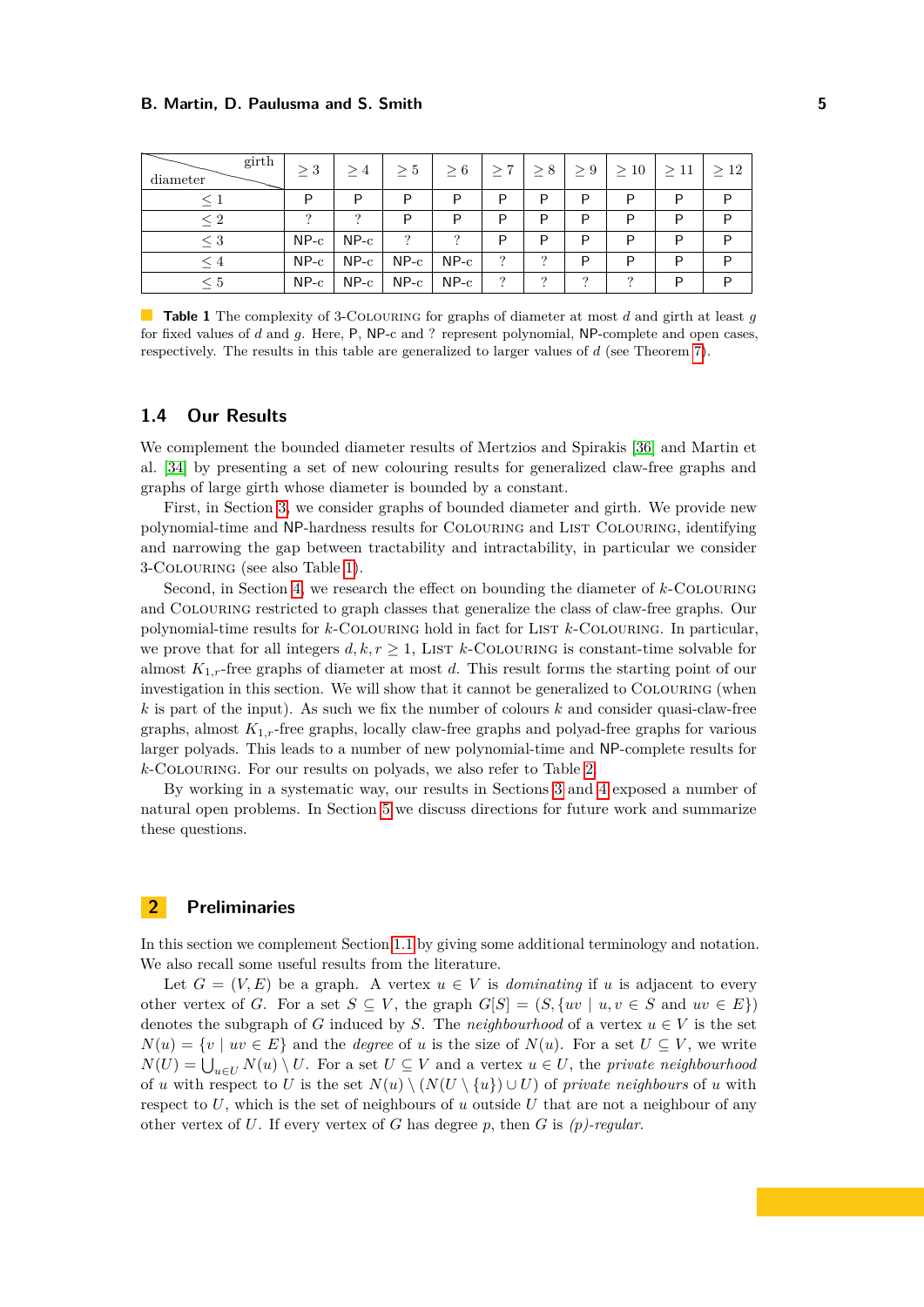<span id="page-5-0"></span>

| Colours   | Diameter | $H$ -free     | Complexity | Theorem |
|-----------|----------|---------------|------------|---------|
| fixed $k$ | d.       | $K_{1,r}$     |            |         |
| input $k$ | d        | $K_{1,4}$     | $NP-c$     | 13      |
| 3         |          | $K^1_{1,3}$   | Р          | 15(1)   |
| 3         | 2        | $K_{1,r}^2$   | Р          | 15(2)   |
| 3         |          | $K_{1,4}^{3}$ | $NP-c$     | 15(3)   |
| 4         | 2        | $K^1_{1,3}$   | $NP-c$     | 15(4)   |
| 3         | 2        | $S_{1,2,2}$   | Р          | 16      |

**Table 2** Our polynomial-time (P) and NP-complete (NP-c) results for polyad-free graphs.

The *diamond* is the graph obtained from the *K*<sup>4</sup> after removing an edge. The *bull* is the graph obtained from a triangle on vertices  $x, y, z$  after adding two new vertices  $u$  and  $v$  and edges *xu* and *yv*.

A *clique* in a graph is a set of pairwise adjacent vertices, and an *independent set* is a set of pairwise non-adjacent vertices. By Ramsey's Theorem [\[40\]](#page-17-24), there exists a constant, which we denote by  $R(k, r)$ , such that any graph on at least  $R(k, r)$  vertices contains either a clique of size *k* or an independent set of size *r*. A cycle is *odd* if it has odd length.

We will use the aforementioned results of Král' et al.; Holyer; Leven and Galil; Emden-Weinert, Hougardy and Kreuter; and Mertzios and Spirakis. If a graph *H* is an induced subgraph of a graph  $H'$ , then we use  $H \subseteq_i H'$  to denote this.

<span id="page-5-5"></span>▶ **Theorem 1** ([\[28\]](#page-17-9)). Let *H* be a graph. If  $H \subseteq_i P_4$  or  $H \subseteq_i P_1 + P_3$ , then COLOURING *restricted to H-free graphs is polynomial-time solvable, otherwise it is* NP*-complete.*

<span id="page-5-4"></span>▶ **Theorem 2** ([\[24,](#page-17-10) [30\]](#page-17-11)). *For every integer*  $k \geq 3$ ,  $k$ -COLOURING *is* NP-complete for claw-free *graphs.*

<span id="page-5-2"></span>▶ **Theorem 3** ([\[16\]](#page-16-3)). *For all integers*  $k \geq 3$  *and*  $q \geq 3$ , *k*-COLOURING *is* NP-*complete for graphs with girth at least g (and with maximum degree at most* 6*k* <sup>13</sup>*).*

<span id="page-5-1"></span> $\triangleright$  **Theorem 4** ([\[36\]](#page-17-22)). 3-COLOURING *is* NP-complete for  $C_3$ -free graphs of diameter 3.

A *list assignment* of a graph  $G = (V, E)$  is a function L that prescribes a *list of admissible colours*  $L(u) \subseteq \{1, 2, \ldots\}$  to each  $u \in V$ . A colouring *c* respects *L* if  $c(u) \in L(u)$  for every  $u \in V$ . For an integer  $\ell \geq 1$ , we say that *L* is an *l*-list assignment if  $|L(u)| \leq \ell$  for each  $u \in V$ . For an integer  $k \geq 1$ , we say that *L* is an *list k-assignment* if  $L(u) \subseteq \{1, \ldots, k\}$  for each  $u \in V$ . The LIST COLOURING problem is to decide if a graph G with a list assignment L has a colouring that respects L. For a fixed integer  $\ell > 1$ , the  $\ell$ -LIST COLOURING problem is to decide if a graph *G* with an  $\ell$ -list assignment *L* has a colouring that respects *L*. For a fixed integer  $k \geq 1$ , the LIST *k*-COLOURING problem is to decide if a graph *G* with a list *k*-assignment *L* has a colouring that respects *L*. Note that *k*-Colouring is a special case of LIST *k*-COLOURING (and that the latter is a special case of *k*-LIST COLOURING).

Our strategy for obtaining polynomial-time algorithms for List 3-Colouring for special graph classes is often to reduce the input to a polynomial number of instances of 2-List Colouring. The reason is that we can then apply the following well-known result of Edwards.

<span id="page-5-3"></span>▶ **Theorem 5** ([\[15\]](#page-16-15)). *The* 2-LIST COLOURING *problem is linear-time solvable.*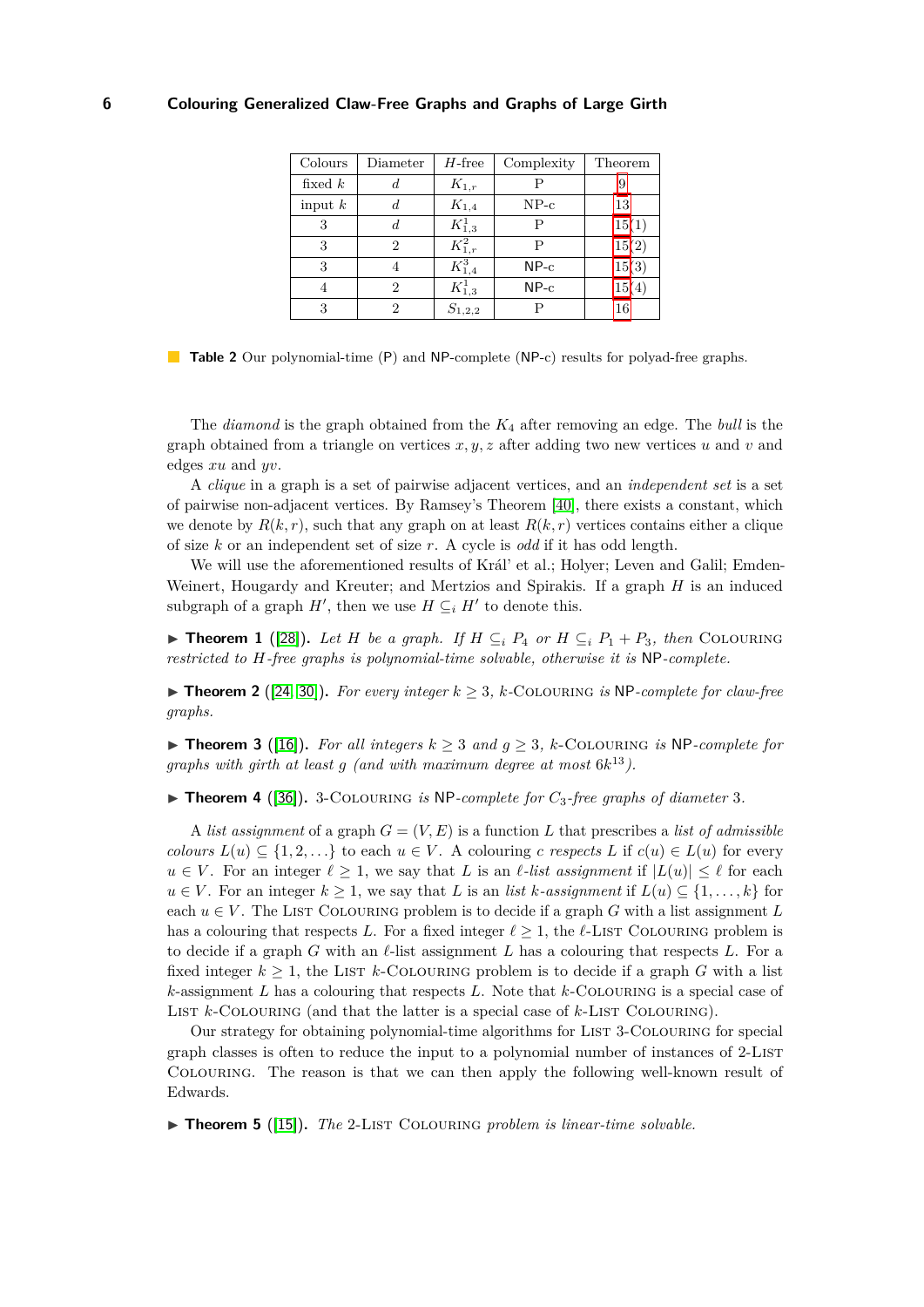We will also use the following result, which includes the Hoffman-Singleton Theorem, which provides a description of regular graphs of diameter 2 and girth 5.

<span id="page-6-2"></span>▶ **Theorem 6** ([\[13,](#page-16-16) [23,](#page-17-25) [45\]](#page-18-1)). *For every*  $d \ge 1$ *, every graph of diameter d* and girth  $2d + 1$  *is p-regular for some integer p. Moreover, if d* = 2*, then there are only four possible values of p*  $(p = 2, 3, 7, 57)$  and if  $d \geq 3$ , then such graphs are cycles (of length  $2d + 1$ ).

# <span id="page-6-1"></span>**3 Graphs of Bounded Diameter and Girth**

In this section we will examine the trade-offs between diameter and girth, in particular for 3-Colouring.

Recall that Mertzios and Sprirakis [\[36\]](#page-17-22) proved that 3-Colouring is NP-complete for graphs of diameter 3 and girth 4 (Theorem [4\)](#page-5-1). We extend their result in our next theorem, partially displayed in Table [1.](#page-4-1) This theorem shows that there is still a large gap for which we do not know the computational complexity of 3-Colouring for graphs of diameter *d* and girth *g*. Note that  $q \leq 2d + 1$  by Lemma [14.](#page-10-1)

<span id="page-6-0"></span>▶ **Theorem 7.** Let *d* and *g* be two integers with  $d \geq 2$  and  $g \geq 3$ . Then the following *statements hold for graphs of diameter at most d and girth at least g:*

**1.** LIST COLOURING *is polynomial-time solvable if*  $g \geq 2d + 1$ ;

**2.** 3-COLOURING *is* NP-*complete if*  $d = 3$  *and*  $q \leq 4$ *;* 

**3.** 3-COLOURING *is* NP-*complete if*  $d > 4p$  *and*  $q \leq 4p + 2$  *for some integer*  $p > 1$ *.* 

**Proof. 1.** This case follows immediately from Theorem [6.](#page-6-2)

**2.** This case is Theorem [4](#page-5-1) (proven in [\[36\]](#page-17-22)).

**3.** We reduce 3-Colouring for graphs of girth at least 8*p* − 3, which is NP-complete by Theorem [3,](#page-5-2) to 3-COLOURING for graphs of diameter at most  $4p$  and girth at least  $4p + 2$ . Let *G* be a graph of girth at least  $8p-3$ . From *G* we construct the graph *G*<sup>'</sup> as follows (see Figure [3](#page-6-3) for an example):

- **label the vertices of** *G*  $v_1$  to  $v_n$ ;
- for each vertex of *G*, add a new neighbour  $v_{i,1}$ ;
- for every two vertices  $v_i$  and  $v_j$  such that  $dist(v_i, v_j) > 2p 1$  add new vertices to form the path  $v_i v_{i,1} v_{i,2,j} ... v_{i,p+1,j} v_{j,p,i} ... v_{j,1} v_j$ , which has length  $2p + 2$ .

<span id="page-6-3"></span>

**Figure 3** An example of a graph  $G'$ , constructed in the proof of Theorem [7\(](#page-6-0)3), for  $p = 1$ .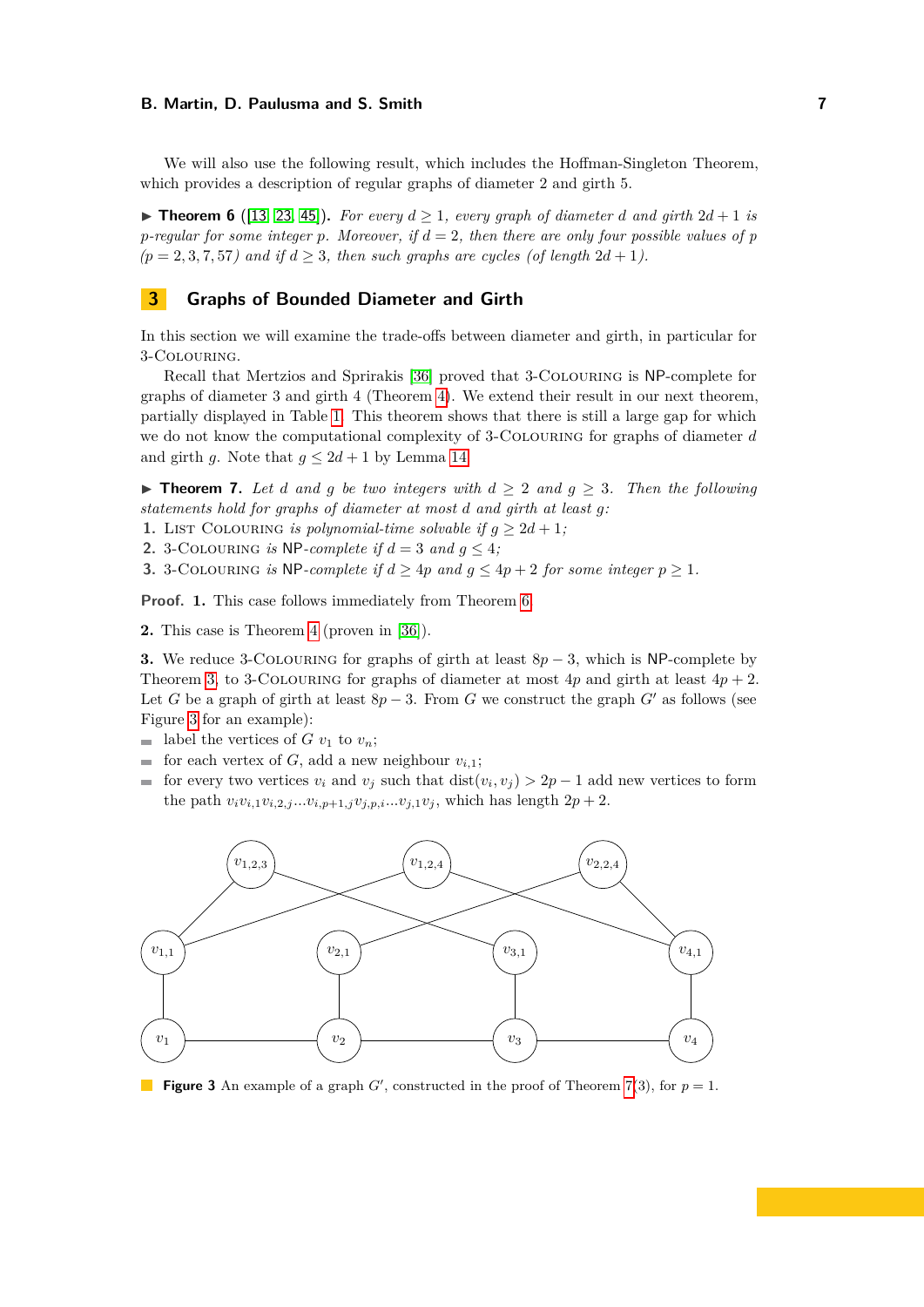First we show that *G'* has diameter at most 4*p*. For any two vertices  $v_i$  and  $v_j$ , either  $dist(v_i, v_j) \leq 2p-1$  in G and thus in G' or we have the path  $v_i v_{i,1} v_{i,2,j} ... v_{i,p+1,j} v_{j,p,i} ... v_{j,1} v_j$ and thus  $dist(v_i, v_j) \leq 2p + 2$  in *G*<sup> $\prime$ </sup>. By similar arguments, we find that  $dist(v_i, v_{j,1}) \leq 2p + 1$ and dist $(v_{i,1}, v_{j,1}) \leq 2p + 1$ .

Now consider two vertices  $v_{a,r,b}$  and  $v_{c,q,d}$  for some  $2 \leq r \leq p+1$  and  $2 \leq q \leq p+1$ . If  $v_a = v_c$  or  $v_b = v_d$ , we find that  $dist(v_{a,r,b}, v_{c,q,d}) \leq 2p$ . Now suppose that  $v_a, v_b, v_c, v_d$  are four distinct vertices. If  $dist(v_a, v_c) \leq 2p - 1$ , then we deduce in first instance that

dist
$$
(v_{a,r,b}, v_{c,q,d}) \leq r+q+2p-1
$$
  
\n $\leq (p+1) + (p+1) + (2p-1)$   
\n $\leq 4p+1.$ 

Otherwise we have the path  $v_{a,r,b}...v_{a,1}v_{a,2,c}...v_{a,p+1,c}v_{c,p,a}...v_{c,1}v_{c,2,d}...v_{c,q,d}$ . In that case, we find that  $dist(v_{a,r,b}, v_{c,q,d}) \le (r-1) + p + p + (q-1) \le 4p$ . In fact, if  $dist(v_{a,r,b}, v_{c,q,d})$  $4p + 1$ , then we must have  $r = q = p + 1$  and  $dist(v_a, v_c) = 2p - 1$ . Moreover, as we can also consider the pairs  $(a, d)$ ,  $(b, c)$  or  $(b, d)$  instead of the pair  $(a, c)$ , we also find that  $dist(v_a, v_d) = dist(v_b, v_c) = dist(v_b, v_d) = 2p - 1$ . In this case we have two paths *P* and *Q* of length  $4p - 2$  between  $v_a$  and  $v_b$ , where *P* contains  $v_c$  and *Q* contains  $v_d$ . In particular, the subpath of *P* from  $v_a$  to  $v_c$  and the subpath of *P* from  $v_c$  to  $v_b$  each have length  $2p - 1$ . Then  $v_d$  is not on *P*, as the existence of the vertex  $v_{c,p+1,d}$  implies that  $dist(v_c, v_d) > 2p - 1$ . Hence, *P* and *Q* are two different paths. The latter implies that *G* has a cycle of length at most  $8p - 4$  which contradicts the assumption that *G* has girth at least  $8p - 3$ . We conclude that the diameter of  $G'$  is at most  $4p$ .

We now prove that  $G'$  has girth at least  $4p + 2$ . Let *C* be a cycle of  $G'$ . First suppose that *C* only contains vertices of *G*. Then *C* has length at least  $8p-3$ , as *G* has girth at least  $8p-3$ . If *C* only contains vertices of  $V(G') \setminus V(G)$ , then by construction *C* contains at least three vertices  $v_{h,1}$ ,  $v_{i,1}$  and  $v_{j,1}$ . As every path between any two such vertices has length 2*p*, we find that *C* has length at least 6*p*. Hence we may assume that *C* contains at least one vertex of  $V(G)$  and at least one vertex of  $V(G') \setminus V(G)$ . All the vertices of  $V(G') \setminus V(G)$ except the vertices  $v_{i,1}$  have degree 2. Hence, *C* must contain the path  $v_{i,1}...v_{i,p+1,j}...v_{j,1}v_j$ for some  $v_i$  and  $v_j$  that are at distance greater than  $2p - 1$  in *G*. This path has length  $2p + 1$ . If *C* contains  $v_{i,2,m}$  for some *m* different from *j*, then *C* also contains the path  $v_{i,2,m}...v_{m,1}$ , which has length 2*p*. As *C* must contain at least one other vertex, *C* has length at least  $4p+2$ . We use the same arguments if C contains  $v_{j,2,m}$  for some m different from *i*. Otherwise C not only contains  $v_j$  but also  $v_i$ . We find that  $v_i$  and  $v_j$  are at distance greater than  $2p-1$ , due to the existence of the path  $v_i v_{i,1} \ldots v_{i,p+1,j} \ldots v_{i,2} v_j$ , which has length  $2p + 2$ . Hence *C* has length at least  $(2p + 2) + 2p = 4p + 2$ .

Finally, we show that  $G$  is 3-colourable if and only if  $G'$  is 3-colourable. If  $G'$  is 3colourable, then its induced subgraph *G* is 3-colourable. Now suppose that *G* is 3-colourable. Let *c* be a 3-colouring of *G*. We first give each vertex  $v_{i,1}$  a colour different from  $v_i$ . Then it remains to observe that every  $v_{a,r,b}$  has degree 2. Hence, we always have a colour available to colour such a vertex. In other words, we can extend  $c$  to a 3-colouring  $c'$  of  $G'$  $\mathcal{L} = \mathcal{L}$ 

# <span id="page-7-0"></span>**4 Generalized Claw-Free Graphs of Bounded Diameter**

In this section we prove, among other things, our results on Colouring and *k*-Colouring for polyad-free graphs of bounded diameter; see also Table [2.](#page-5-0) Our first three results form the starting point of the research in this section.

<span id="page-7-1"></span>We start off with the following result for quasi-claw-free graphs.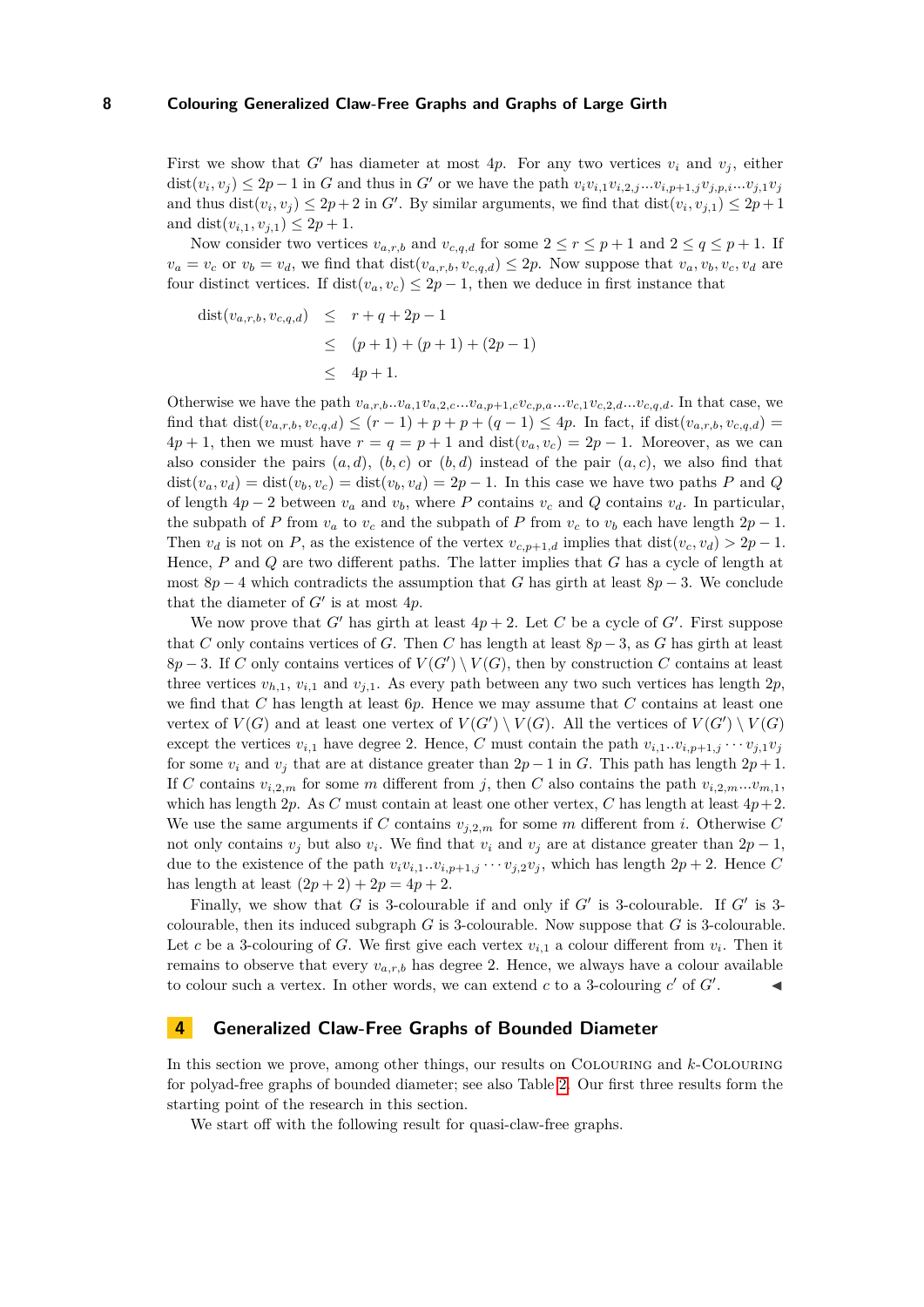▶ **Theorem 8.** LIST 3-COLOURING *is polynomial-time solvable for quasi-claw-free graphs of diameter at most* 2*.*

**Proof.** Let  $G = (V, E)$  be a quasi-claw-free graph of diameter at most 2 that has a list 3-assignment *L*. Note that if *G* is a complete graph on more than three vertices, then (*G, L*) is a no-instance of LIST 3-COLOURING. Hence, we may assume without loss of generality that *G* has diameter 2. This means that *G* contains two non-adjacent vertices *u* and *v* whose common neighbourhood is non-empty. Then, by definition, there exists a vertex *w* that is a common neighbour of *u* and *v*, such that  $\{u, v\}$  dominates  $N(w)$ .

We consider every possible 3-colouring *c* of  $G[\{u, v, w\}]$  with  $c(u) \in L(u)$ ,  $c(v) \in L(v)$ and  $c(w) \in L(w)$ . Note that  $c(u) \neq c(w)$  and  $c(v) \neq c(w)$  and every neighbour w' of w not in  $\{u, v\}$  is adjacent to at least one of *u*, *v*. Hence, such a vertex  $w'$  can be coloured with at most one colour. If there is no colour available for  $w'$  or the only colour available is not in  $L(w)$ , then we discard *c* and try another 3-colouring of  $G[\{u, v, w\}]$ . Hence, we can extend *c* to at most one 3-colouring of  $G[N(w) \cup \{w\}]$  that respects *L*. Suppose the latter is possible. As *G* has diameter at most 2, we find that *N*(*w*) dominates *V* . Hence, for every uncoloured vertex of *G* we have at most two available colours left. This means that we obtained an instance of 2-List Colouring. The latter is solvable in polynomial time by Theorem [5.](#page-5-3) As there are at most  $3^3$  possible 3-colourings of  $G[{u, v, w}]$ , we conclude that our algorithm runs in polynomial time.

For almost  $K_{1,r}$ -free graphs of diameter at most *d* we can give a stronger result.

<span id="page-8-0"></span>▶ **Theorem 9.** *For all integers*  $d, k, r ≥ 1$ , LIST  $k$ -COLOURING *is constant-time solvable for almost*  $K_{1,r}$ *-free graphs of diameter at most d.* 

**Proof.** Let  $G = (V, E)$  be a  $K_{1,r}$ -free graph of diameter at most *d* with a list *k*-assignment *L*. We prove that if *G* has size larger than some constant  $\beta(k,r)$ , which we determine below, then *G* is not *k*-colourable. Hence, in that case,  $(G, L)$  is a no-instance of LIST *k*-COLOURING. If  $|V(G)| \leq \beta(k,r)$ , we can solve LIST *k*-COLOURING in constant time on input  $(G, L)$ .

Let  $u \in V$ . If  $N(u)$  contains a clique of size k, then G is not k-colourable, and hence,  $(G, L)$  is a no-instance. So, by Ramsey's Theorem, we may assume that  $N(u)$  contains an independent set  $I(u)$  of size  $(r-1)r$  if  $|N(u)| \ge R(k, (r-1)r)$ . By the second property of the definition of almost  $K_{1,r}$ -freeness,  $N(u)$  contains a set  $D(u)$  of size at most  $r-1$  that dominates  $N(u)$ , and thus also dominates  $I(u)$ . Then, by the Pigeonhole principle,  $D(u)$ contains a vertex *v* that is adjacent to at least *r* vertices of  $D(u)$ . However, now *G* contains two adjacent centres of induced *K*1*,r*s, namely *u* and *v*. This violates the first property of the definition of almost  $K_{1,r}$ -freeness.

From the above, we conclude that in order for  $(G, L)$  to be a yes-instance of LIST  $k$ -COLOURING, every  $u \in V$  must have degree less than  $R(k, (r-1)r)$ , so the number of vertices of *G* must be at most  $\beta(k,r) = 1 + R(k,(r-1)r) + R(k,(r-1)r)^2 + \ldots + R(k,(r-1)r)^d$ . ◄

We can strengthen Theorem [9](#page-8-0) for the case where  $d = 2$ ,  $k = 3$ , and  $r = 3$ . For proving this result we need the following lemma.

<span id="page-8-1"></span>**Lemma 10** ([\[34\]](#page-17-23)). LIST 3-COLOURING *can be solved in polynomial time for*  $C_5$ -free graphs *of diameter at most* 2*.*

We can now prove the following.

<span id="page-8-2"></span>► **Theorem 11.** LIST 3-COLOURING *can be solved in polynomial time for graphs of diameter at most* 2*, in which the centre vertices of its induced claws form an independent set.*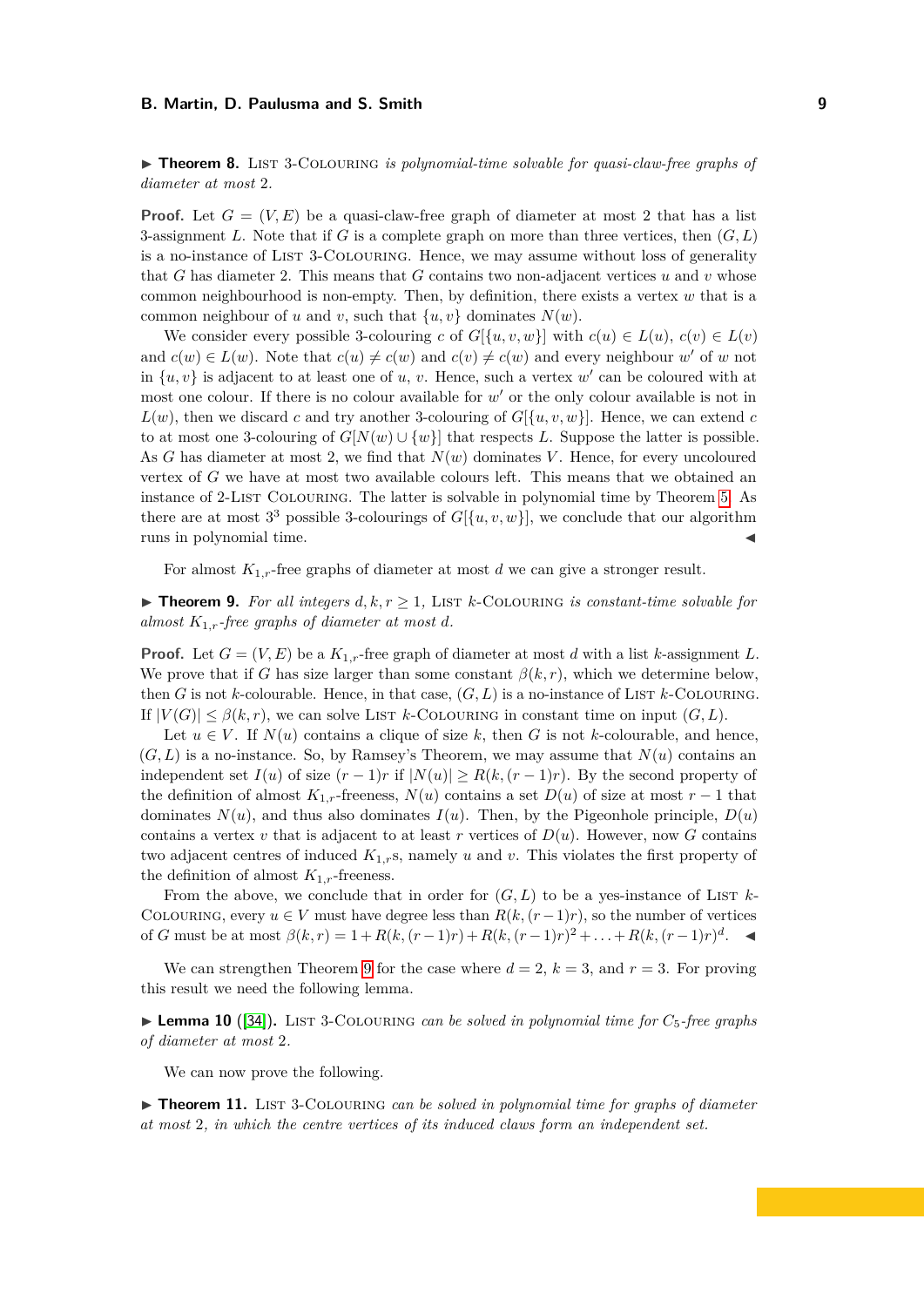**Proof.** Let *G* be a claw-free graph of diameter at most 2, such that the centres of the induced claws in *G* form an independent set. Let *L* be a list 3-assignment of *G*. By Lemma [10](#page-8-1) we may assume that *G* has an induced cycle *C* on five vertices  $u_1, \ldots, u_5$  in that order. We consider each possible 3-colouring *c* of *C* that respects *L*. For each vertex  $v \in V$  that has a neighbour on *C*, we remove all colours from  $L(v)$  that are used on  $N(v) \cap V(C)$ . If afterwards  $L(v)$  has size 0 for some  $v \in V$ , then we discard *c*. Suppose that this does not happen. If  $L(v)$  has size 1 for some *v* not on *C*, then we let  $c(v)$  be the colour in  $L(v)$ , and we remove  $c(v)$  from the list of each uncoloured neighbour of *v*.

We claim that after applying the above procedure exhaustively, every vertex of *G* has a list of size at most 2. For a contradiction, assume that *x* is a vertex with  $L(x) = \{1, 2, 3\}.$ Then *x* is not on *C* and *x* is not a neighbour of a vertex of *C* either. As *G* has diameter 2, we find that *x* has a neighbour  $v_1$  adjacent to  $u_1$  and a neighbour  $v_2$  adjacent to  $u_2$ . If  $v_1$  is adjacent to  $u_5$  or  $u_2$ , then  $v_1$  must have been given a unique colour (as  $u_1, u_2$ , and likewise  $u_1, u_5$ , are consecutive vertices on *C* and thus they are not coloured alike). By the same argument,  $v_2$  is not adjacent to  $u_1$  or  $u_3$ . In particular, the above implies that  $v_1$  and  $v_2$  are two distinct vertices. We now observe that  $u_1$  and  $u_2$  are centres of induced claws with set of leaves  $\{u_5, u_2, v_1\}$  and  $\{u_1, u_3, v_2\}$ , respectively. This is another contradiction.

From the above, we conclude that we have constructed an instance of 2-LIST COLOURING. The latter is solvable in polynomial time by Theorem [5.](#page-5-3) As there are at most  $3<sup>5</sup>$  possible 3-colourings of  $C$ , we conclude that our algorithm runs in polynomial time.

Our next result shows that we cannot generalize Theorem [11](#page-8-2) to graphs of diameter at most *d* for every *d*.

<span id="page-9-1"></span>▶ **Theorem 12.** *The* 3-COLOURING *problem is* NP-complete for graphs of diameter at most 4, *in which the centre vertices of its induced claws form an independent set.*

**Proof.** We reduce from 3-Colouring restricted to claw-free graphs. This problem is NPcomplete by Theorem [2.](#page-5-4) Let *G* be a claw-free graph. Let *S* be a maximal independent set of *G*. Note that we can find such a set *S* in polynomial time by a greedy approach. For every pair of vertices  $u, v$  that belong to *S*, we introduce a new vertex  $x_{uv}$ , and we make  $x_{uv}$ adjacent only to *u* and *v*. Let  $G'$  be the resulting graph. We note that  $G'$  has diameter at most 4. Moreover, every centre of an induced claw in G' belongs to the independent set *S*. It remains to observe that  $G$  has a 3-colouring if and only if  $G'$  has a 3-colouring.

We note that for locally claw-free graphs, which form a superclass of the class of graphs in Theorem [12,](#page-9-1) a stronger result holds. Namely, as triangle-free graphs are locally claw-free, 3-Colouring is NP-complete for locally claw-free graphs of diameter 3, due to Theorem [4.](#page-5-1)

We now return to Theorem [9](#page-8-0) again. If *k* is not part of the input, Theorem 9 no longer holds. This is shown by our next theorem. In this theorem we assume that  $H \nsubseteq_i P_1 + P_3$  and *H*  $\mathcal{L}_i$  *P*<sub>4</sub>, as in those cases COLOURING is polynomial-time solvable for all *H*-free graphs due to Theorem [1.](#page-5-5) Note that Theorem [13](#page-9-0) covers all remaining cases except the case where  $H = K_{1,3}.$ 

<span id="page-9-0"></span>▶ **Theorem 13.** Let *H* be a graph with  $H \nsubseteq_i P_1 + P_3$  and  $H \nsubseteq_i P_4$  and *d* be an integer. *Then* Colouring *for H-free graphs of diameter at most d is*

- **1.** NP-complete if *H* has no dominating vertex *u* such that  $H u \subseteq_i P_1 + P_3$  or  $H u \subseteq_i P_4$ *and*  $d > 2$ *;*
- **2.** NP-complete if  $H \neq K_{1,3}$  and  $H$  has a dominating vertex  $u$  such that  $H u \subseteq_i P_1 + P_3$ *or*  $H - u \subseteq_i P_4$  *and*  $d \geq 3$ *.*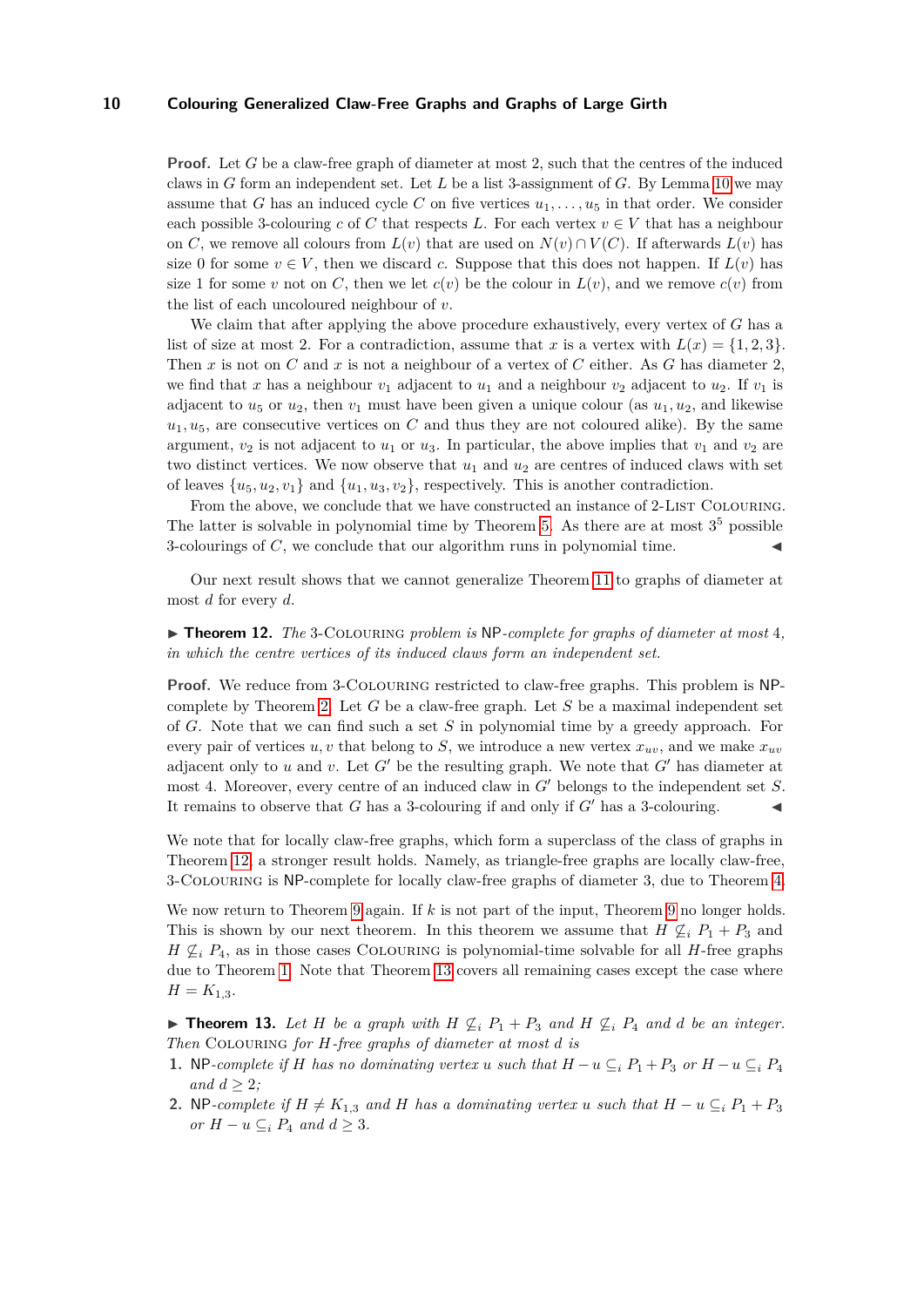**Proof. 1.** Let *H* have no dominating vertex *u* such that  $H - u \subseteq_i P_1 + P_3$  or  $H - u \subseteq_i P_4$ . We define  $H'$  as  $H - u$  if  $H$  has a dominating vertex  $u$  and as  $H$  itself otherwise. By construction,  $H' \nsubseteq_i P_1 + P_3$  and  $H' \nsubseteq_i P_4$ . Hence, COLOURING is NP-complete for  $H'$ -free graphs due to Theorem [1.](#page-5-5) Let  $G$  be an  $H'$ -free graph. Add a dominating vertex to  $G$ . The new graph  $G'$  has diameter 2 and is  $H$ -free. Moreover,  $G$  is  $k$ -colourable if and only if  $G'$  is  $(k + 1)$ -colourable.

**2.** Let *H* ≠ *K*<sub>1,3</sub> have a dominating vertex *u* such that *H* − *u* ⊆*i P*<sub>1</sub> + *P*<sub>3</sub> or *H* − *u* ⊆*i P*<sub>4</sub>. Then *H* cannot be a forest, as in that case *H* would be in  $\{P_1, P_2, P_3, K_{1,3}\}$ . Hence, *H* has an induced cycle  $C_r$  for some  $r > 3$ . If  $r = 3$ , then 3-COLOURING is NP-complete for *H*-free graphs of diameter 3, as it is so for  $C_3$ -free graphs of diameter 3 due to Theorem [4.](#page-5-1) If  $r \geq 4$ , then COLOURING is NP-complete even for  $H$ -free graphs of diameter 2, as it is so for  $C_r$ -free graphs of diameter 2 due to 1.

It is a natural question whether we can extend Theorem [9](#page-8-0) to *H*-free graphs of diameter *d*, where *H* is a slightly larger tree than a star  $K_{1,r}$ . The first interesting case is where *H* is an  $\ell$ -subdivided star  $K^{\ell}_{1,r}$  for some integer  $\ell \geq 1$  and  $r \geq 3$ . We prove a number of results for various values of  $d,k$  and  $\ell$ . We exclude the cases that are tractable in general, namely where  $d = 1$ ; or  $k \leq 2$ ; or  $\ell = 1$  and  $r \leq 2$ ; the latter case corresponds to the case where  $H = K_{1,2}^1 = P_4$ , so we can use Theorem [1.](#page-5-5) We also observe that for  $k \geq 4$  all interesting cases are NP-complete due to Theorem [2](#page-5-4) (see also Case 4 of Theorem [15\)](#page-10-0). However, for  $k = 3$  the situation is less clear.

For our results we need Lemma [10](#page-8-1) and the following lemma.

<span id="page-10-1"></span> $\blacktriangleright$  **Lemma 14.** Let  $d \geq 1$ . Let G be a graph of diameter d that is not a tree. If G is bipartite, *then the girth of*  $G$  *is at most* 2*d.* If  $G$  *is non-bipartite, then the girth of*  $G$  *is at most* 2*d* + 1 and *G* contains an odd cycle of length at most  $2d + 1$ .

**Proof.** As *G* is not a tree and *G* is connected, *G* must contain a cycle *C*. Suppose that *C* has length at least  $2d + 2$ . Since *G* has diameter *d*, there exists a path *P* of length at most *d* in *G* between any two vertices *u* and *v* at distance  $d+1$  in *C*. The vertices of *P*, together with the vertices of the path of length at most  $d+1$  between  $u$  and  $v$  on  $C$ , induce a subgraph of *G* that contains an induced cycle  $C'$  of length at most  $2d + 1$ . Hence *G* has girth at most  $2d + 1$ . If *G* is bipartite, then *C'* has length at most 2*d*, and thus *G* has girth at most 2*d*.

We now assume that *G* is a non-bipartite graph. Then *G* must contain an odd cycle *C*. Suppose that *C* has odd length at least  $2d+3$ . As before, there exists a path *P* of length at most *d* in *G* between any two vertices *u* and *v* at distance  $d+1$  in *C*. If the cycle formed by the vertices of *P* together with the vertices of the path of length  $d+1$  between  $u$  and  $v$  in *C* is odd we have an odd cycle of length at most  $2d + 1$ . Otherwise we consider the longer path between  $u$  and  $v$  in  $C$ . The vertices of this path together with the vertices of  $P$  induce an odd cycle shorter than *C*. By repeating this process we obtain an odd cycle of length at most  $2d + 1$ .

<span id="page-10-0"></span>We can now state and prove the following result.

▶ **Theorem 15.** *Let*  $d, k, \ell, r$  *be four integers with*  $d \geq 2, k \geq 3, \ell \geq 1$  *and*  $r \geq 3$ *. Then for*  $K_{1,r}^{\ell}$ -free graphs of diameter at most *d, the following holds:* 

**1.** LIST *k*-COLOURING *is polynomial-time solvable if*  $d \geq 2$ ,  $k = 3$ ,  $\ell = 1$  *and*  $r = 3$ 

**2.** LIST  $k$ -COLOURING *is polynomial-time solvable if*  $d = 2$ ,  $k = 3$ ,  $\ell = 2$  *and*  $r > 3$ 

**3.** *k*-COLOURING *is* NP-*complete if*  $d \geq 4$ ,  $k = 3$ ,  $\ell \geq 3$  *and*  $r \geq 4$ 

**4.** *k*-COLOURING *is* NP-*complete if*  $d \geq 2$ ,  $k \geq 4$ ,  $\ell \geq 1$  *and*  $r \geq 3$ *.*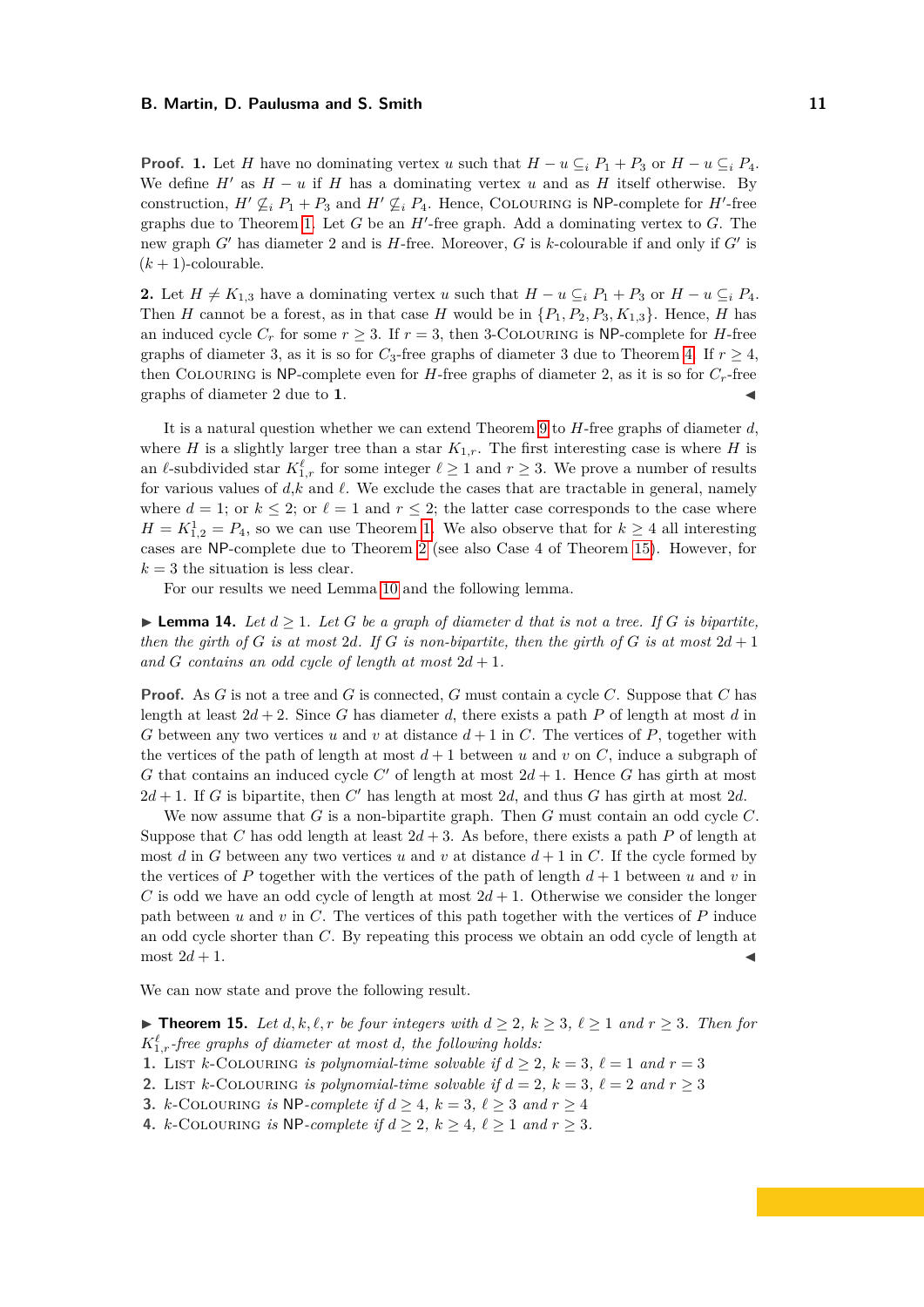**Proof. 1.** Recall that  $K_{1,3}^1$  is the chair  $S_{1,1,2}$ . Let  $(G, L)$  be an instance of LIST 3-COLOURING, where *G* is a chair-free graph of diameter *d* for some  $d \geq 2$ .

First suppose that *G* is a tree. We consider a leaf *u*. If  $L(u) = \emptyset$ , then  $(G, L)$  is a no-instance. If  $|L(u)| = 1$ , then we assign *u* the unique colour of  $L(u)$  and remove that colour from the list of the parent of *u*. If  $|L(u)| \geq 2$ , then  $(G, L)$  is a yes-instance if and only if  $(G', L')$  is a yes-instance, where  $G' = G - u$  and  $L'$  is the restriction of *L* to  $V(G) \setminus \{u\}.$ Hence, we can determine in polynomial time if *G* has a colouring that respects *L*. From now on assume that *G* is not a tree.

We check in  $O(n^4)$  time if *G* has a  $K_4$ . If so, then *G* is not 3-colourable and thus *G* has no colouring respecting *L*. From now on we assume that *G* is not a tree and that *G* is *K*4-free. As *G* is not a tree and *G* is connected, *G* contains an induced cycle of length at most  $2d + 1$  by Lemma [14.](#page-10-1) We can find a largest induced cycle C of length at most  $2d + 1$ in  $O(n^{2d+1})$  time. Let  $|V(C)| = p$ . We write  $N_0 = V(C) = \{x_1, x_2, \dots, x_p\}$  and for  $i \ge 1$ ,  $N_i = N(N_{i-1}) \setminus N_{i-2}$ . So the sets  $N_i$  partition  $V(G)$ , and the distance of a vertex  $u \in N_i$  to *N*<sup>0</sup> is *i*.

<span id="page-11-0"></span>

**Figure 4** An example of a decomposition of a chair-free graph of diameter 3 into sets *N*0*, . . . , N*<sup>3</sup> where  $p = 5$  and  $y \in N_1$  has two "descendants" in  $N_3$ . To prevent an induced chair, *y* must be adjacent to exactly two (adjacent) vertices of  $N_0$ , and  $w_1$  and  $w_2$  must be adjacent to each other.

**Case 1.**  $4 \leq p \leq 2d + 1$ .

This case is illustrated in Figure [4.](#page-11-0) We consider every possible 3-colouring of *C* that respects the restriction of  $L$  to  $V(C)$ . Let  $c$  be such a 3-colouring. Every vertex with two differently coloured neighbours can only be coloured with one remaining colour. We assign this unique colour to such a vertex and apply this rule as long as possible. This takes polynomial time. We discard *c* as soon as the list of a vertex is empty. Otherwise, the remaining vertices have a list of admissible colours that either consists of two or three colours, and vertices in the latter case belong to  $V(G) \setminus (N_0 \cup N_1)$  (as  $N(N_0) = N_1$ ).

If  $N_2 = \emptyset$ , then  $V(G) = N_0 \cup N_1$ . Then, we obtained an instance of 2-LIST COLOURING, which we can solve in linear time due to Theorem [5.](#page-5-3) Now assume that  $N_2 \neq \emptyset$ . Let  $z \in N_2$ . Then *z* has a neighbour  $y \in N_1$ , which in turn has a neighbour  $x \in N_0$ . If *y* is adjacent to neither neighbour of *x* on  $N_0$ , then *z*, *y*, *x* and these two neighbours induce a chair in *G*, a contradiction. Hence, *y* must be adjacent to at least one neighbour of *x* on  $N_0$ , meaning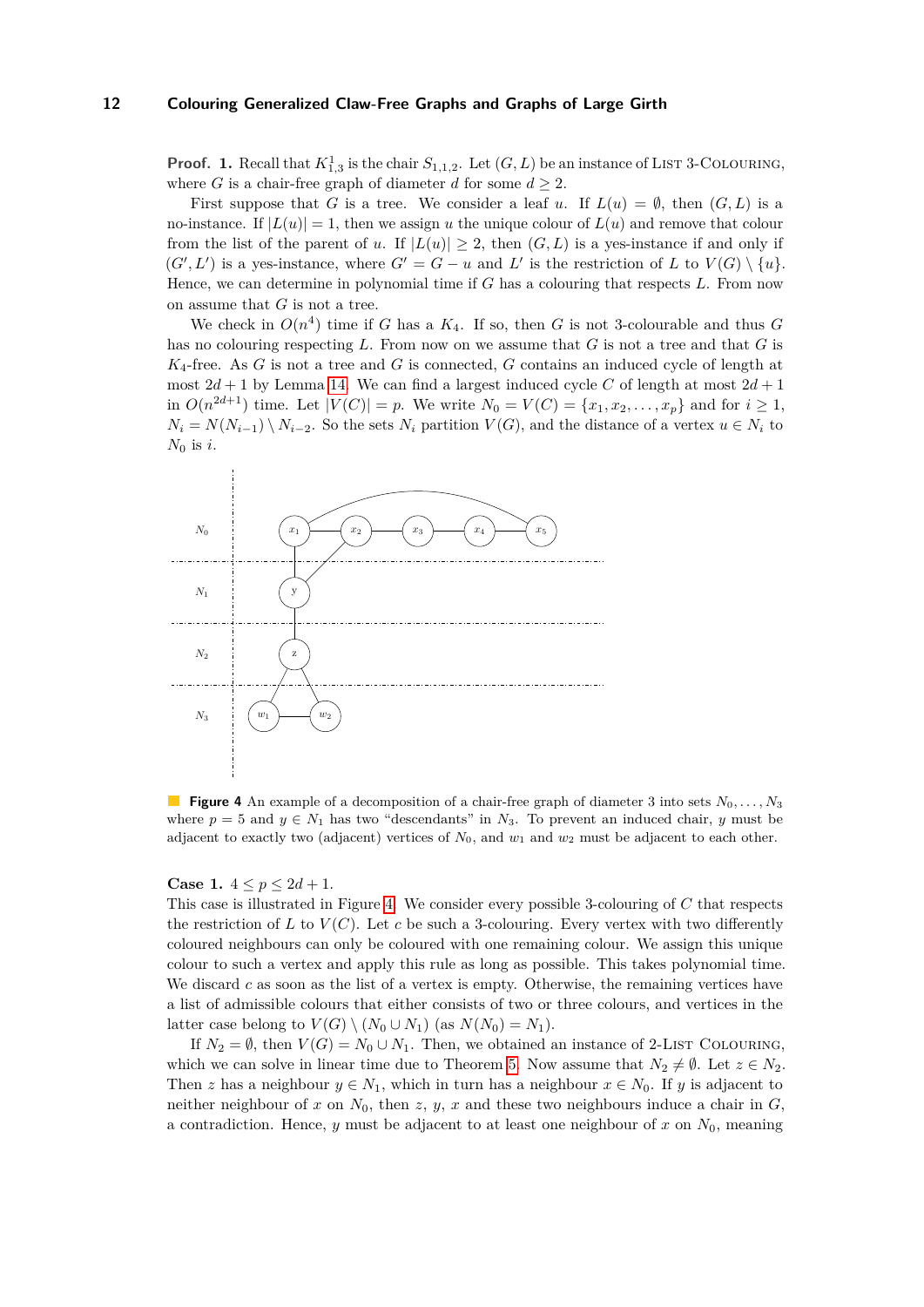that *y* must have received a colour by our algorithm. Consequently, *z* must have a list of admissible colours of size at most 2.

From the above we deduce that every vertex in  $N_2$  has only two available colours in its list. We now consider the vertices of  $N_3$ . Let  $z' \in N_3$ . Then  $z'$  has a neighbour  $z \in N_2$ , which in turn has a neighbour  $y \in N_1$ , which in turn has a neighbour  $x \in N_0$ , say  $x = x_1$ . If *y* has two non-adjacent neighbours in  $N_0$ , then  $z', z, y$  and these two non-adjacent neighbours of  $y$ induce a chair in  $G$ , a contradiction. Combined with the fact deduced above, we conclude that *y* must have exactly two neighbours in *N*<sup>0</sup> and these two neighbours must be adjacent, say  $x_2$  is the other neighbour of  $y$  in  $N_0$ .

Suppose  $x_1$  and  $x_2$  are both adjacent to a vertex  $y' \in N_1 \setminus \{y\}$  that is adjacent to a vertex in  $N_2$  that has a neighbour in  $N_3$ . Then, just as in the case of vertex *y*, the two vertices  $x_1$  and  $x_2$  are the only two neighbours of  $y'$  in  $N_0$ . If  $y$  and  $y'$  are not adjacent, this means that  $x_2, x_3, x_4, y, y'$  induce a chair in *G*, a contradiction. Hence *y* and *y'* must be adjacent. However, then  $x_1, x_2, y, y'$  form a  $K_4$ , a contradiction. This means that every pair of adjacent vertices of  $N_0$  can have at most one common neighbour in  $N_1$  that is adjacent to a vertex in  $N_2$  with a neighbour in  $N_3$ . We already deduced that every vertex of  $N_1$  with a "descendant" in  $N_3$  has exactly two neighbours in  $N_0$ , which are adjacent. Hence, we conclude that the number of such vertices of  $N_1$  is at most  $p$ .

We now observe that for  $i \geq 2$ , every vertex in  $N_i$  has at most two neighbours in  $N_{i+1}$ . This can be seen as follows. If  $v \in N_i$  has two non-adjacent neighbours  $w_1, w_2$  in  $N_{i+1}$ , then we pick a neighbour *u* of *v* in  $N_{i-1}$ , which has a neighbour *t* in  $N_{i-2}$ . Then *v, u, t, w*<sub>1</sub>*, w*<sub>2</sub> induce a chair in  $G$ , a contradiction. Hence, the neighbourhood of every vertex in  $N_i$  in  $N_{i+1}$  is a clique, which must have size at most 2 due to the  $K_4$ -freeness of *G*. As the number of vertices in  $N_1$  with a "descendant" in  $N_3$  is at most p, this means that there are at most  $2^{i-1}p$  vertices in  $N_i$  with a neighbour in  $N_{i+1}$ . Therefore the total number of vertices not belonging to any of the sets  $N_0, N_1$  or  $N_2$  is at most  $\sum_{i=3}^d 2^{i-1}p$ . This means the total number of vertices not belonging to  $N_1$  or  $N_2$  is at most

$$
\beta(d) = \sum_{i=3}^{d} 2^{i-1}p + p \le \sum_{i=3}^{d} 2^{i-1}(2d+1) + 2d + 1.
$$

Let  $T_c$  be the set consisting of these vertices. We consider every possible 3-colouring of  $G[T_c]$ that respects the restriction of *L* to  $T_c$ . As we already deduced that the vertices in  $N_1 \cup N_2$ have a list of size at most 2, for each case we obtain an instance of 2-LIST COLOURING, which we can solve in linear time due to Theorem [5.](#page-5-3) As the total number of instances we need to consider is at most  $3^p \cdot 3^{\beta(d)} \leq 3^{2d+1} \cdot 3^{\beta(d)}$ , our algorithm runs in polynomial time.

## **Case 2.**  $p = 3$ .

As p was the size of a largest induced cycle of length at most  $2d + 1$  and  $2d + 1 \geq 5$ , we find that *G* is  $C_4$ -free. As *G* is  $K_4$ -free, each vertex of  $N_1$  is adjacent to at most two vertices of  $N_0$ . If a vertex  $x \in N_0$  has two independent private neighbours *u* and *v* in  $N_1$  with respect to  $N_0$ , then every neighbour *w* of *u* in  $N_2$  must also be a neighbour of *v* and vice versa, since *G* is chair-free. However, this is not possible, as  $x, u, w, v$  induce a  $C_4$ . We conclude that *u* and *v* must be adjacent. Therefore, as *G* is  $K_4$ -free, every vertex of  $N_0$  has at most two private neighbours in  $N_1$ , with respect to  $N_0$ , that have a neighbour in  $N_2$ .

By the same arguments as above we deduce that every two vertices of  $N_0$  have at most one common neighbour in  $N_1$  that is adjacent to a vertex in  $N_2$ . Combined with the above, we find that there at most  $6 + 3 = 9$  vertices in  $N_1$  that have a neighbour in  $N_2$ . If a vertex in  $N_1$  has two independent neighbours in  $N_2$ , then  $G$  contains an induced chair, which is not possible. Hence the neighbourhood of a vertex in  $N_1$  in  $N_2$  is a clique, which has size at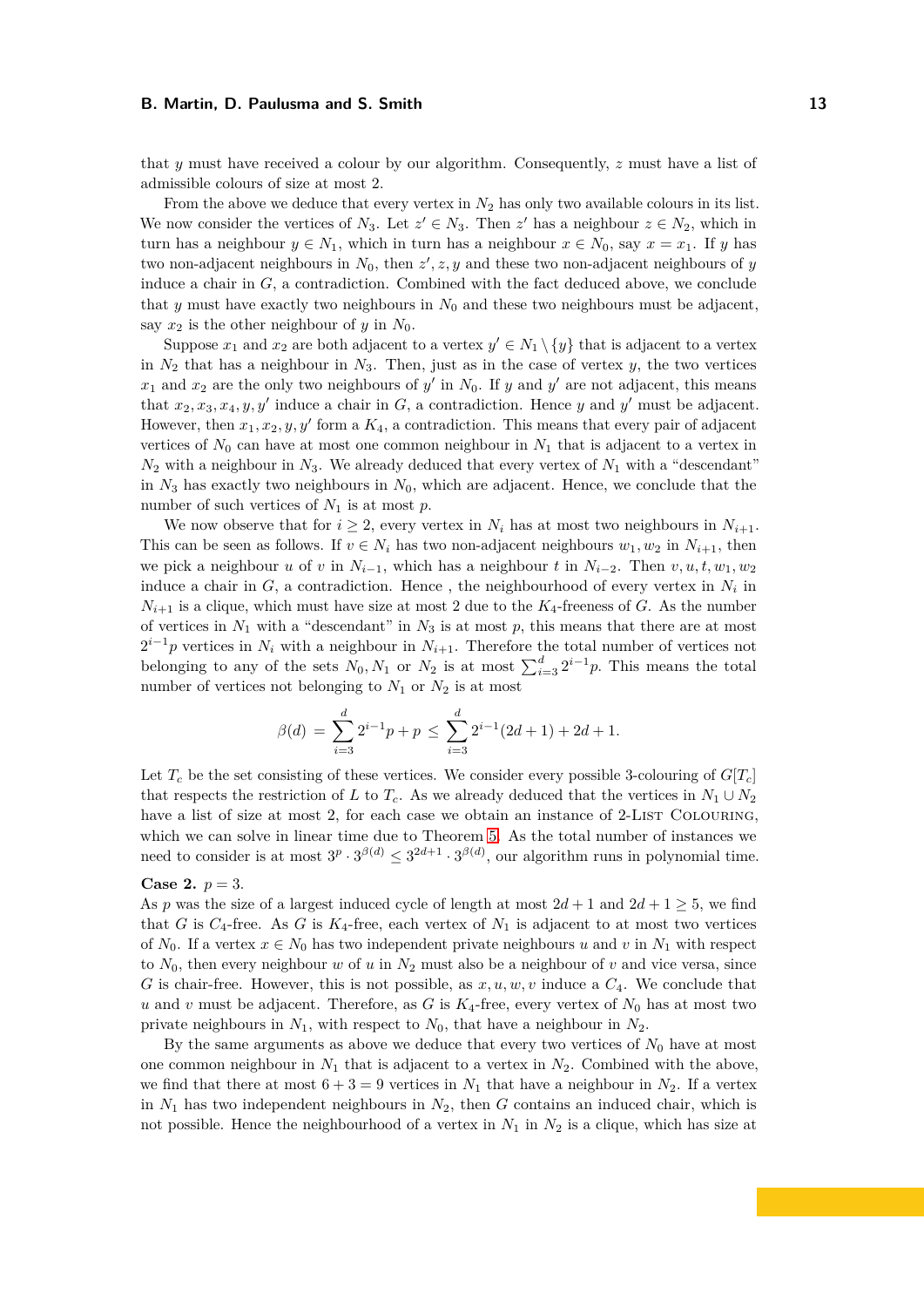most 2 due to the  $K_4$ -freeness of *G*. We conclude that  $|N_2| \leq 9 \times 2 = 18$ . Similarly, every vertex in  $N_i$  for  $i \geq 3$  has at most two neighbours in  $N_{i+1}$ . Therefore the number of vertices in  $N_i$  for  $i \geq 3$  is at most  $18 \times 2^{i-2}$ . This means that the total number of vertices outside  $N_0 \cup N_1 \cup N_2$  is at most

$$
\beta(d) = \sum_{i=3}^{d} 18 \times 2^{i-2}.
$$

Let *T* be the set consisting of these vertices. We consider every possible 3-colouring of  $G[V(C) \cup T]$  that respects the restriction of *L* to  $V(C) \cup T$ . For each case we obtain an instance of 2-List Colouring, which we can solve in linear time due to Theorem [5.](#page-5-3) As the total number of instances we need to consider is at most  $3^3 \times 3^{\beta(d)}$ , our algorithm runs in polynomial time.

**2.** Let  $(G, L)$  be an instance of LIST 3-COLOURING, where G is a  $K_{1,r}^2$ -free graph of diameter at most 2 for some  $r \geq 3$ . We first check in  $O(n^4)$  time if *G* is  $K_4$ -free. If not, then *G* is not 3-colourable, and thus  $(G, L)$  is a no-instance. We then check in  $O(n^5)$  time if *G* has an induced  $C_5$ . If *G* is  $C_5$ -free, then we use Lemma [10.](#page-8-1) From now on, suppose that *G* is  $K_4$ -free and that *G* contains an induced cycle *C* of length 5, say on vertices  $x_1, \ldots, x_5$  in that order. We write  $N_0 = V(C) = \{x_1, \ldots, x_5\}, N_1 = N(V(C))$  and  $N_2 = V(G) \setminus (N_0 \cup N_1)$ .

Let  $N_2'$  be the set of vertices in  $N_2$  that are adjacent to some vertex in  $N_1$  that is a private neighbour of some vertex in  $N_0$  with respect to  $N_0$ . As *G* is  $K_4$ -free, the private neighbourhood  $P(x_i)$  of each vertex  $x_i \in N_0$  with respect to  $N_0$  does not contain a clique of size 3. Moreover, if  $P(x_i)$  contains an independent set *I* of size  $r-1$  for some  $i \in \{1, \ldots, 5\}$ , then  $I \cup \{x_i, x_{i+1}, x_{i+2}, x_{i+3}\}$  induces a  $K_{1,r}^2$ , which is not possible. Now let  $v \in P(x_i)$ for some  $i \in \{1, \ldots 5\}$ , say  $i = 1$ . As *G* is  $K_4$ -free, the set  $N(v) \cap N_2$  does not contain a clique of size 3. Moreover, if  $N(v) \cap N_2$  contains an independent set *I*' of size  $r - 1$ , then *I*<sup> $I' \cup \{v, x_1, x_2, x_3, \}$  induces a  $K_{1,r}^2$ , which is not possible. Hence,  $|N(v) \cap N_2|$  ≤  $R(3, r - 1)$ </sup> by Ramsey's Theorem. We conclude that

$$
|N_2'| \le 5R(3, r-1)^2.
$$

We now consider all possible 3-colourings of *C* that respect the restriction of *L* to  $V(C)$ . Let *c* be such a 3-colouring. We assume without loss of generality that  $c(x_1) = c(x_3) = 1$ ,  $c(x_2) = c(x_4) = 2$  and  $c(x_5) = 3$ . Moreover, every vertex that has two differently coloured neighbours can only be coloured with one remaining colour. We assign this unique colour to such a vertex and apply this rule as long as possible. This takes polynomial time. We discard *c* as soon as the list of a vertex is empty. The remaining vertices have a list of admissible colours that either consists of two or three colours, and vertices in the latter case must belong to  $N_2$  (as  $N(N_0) = N_1$ ).

Let  $T_c$  be the set of vertices in  $N_2$  that still have a list of size 3. We will prove that  $T_c \subseteq N'_2$ . Let  $u \in T_c$ . As *G* has diameter 2, we find that *u* has a neighbour *v* adjacent to  $x_5$ . Then *v* cannot be adjacent to any of  $x_1, \ldots, x_4$ , as otherwise *v* would have a unique colour and *u* would not be in  $T_c$ . Hence, *v* is a private neighbour of  $x_5$  with respect to  $N_0$ . We conclude that all vertices in  $T_c$  belong to  $N'_2$ , which implies that  $|T_c| \leq |N'_2| \leq 5R(3, r - 1)^2$ .

We now consider every possible 3-colouring of *G*[*Tc*] that respects the restriction of *L* to *Tc*. Then all uncoloured vertices have a list of size at most 2. In other words, we created an instance of 2-LIST COLOURING, which we solve in linear time using Theorem [5.](#page-5-3) As the number of 3-colourings of *C* is at most 3 <sup>5</sup> and for each 3-colouring *c* of *C* the number of 3-colourings of  $G[T_c]$  is at most  $3^{5R(3,r-1)^2}$ , the total running time of our algorithm is polynomial.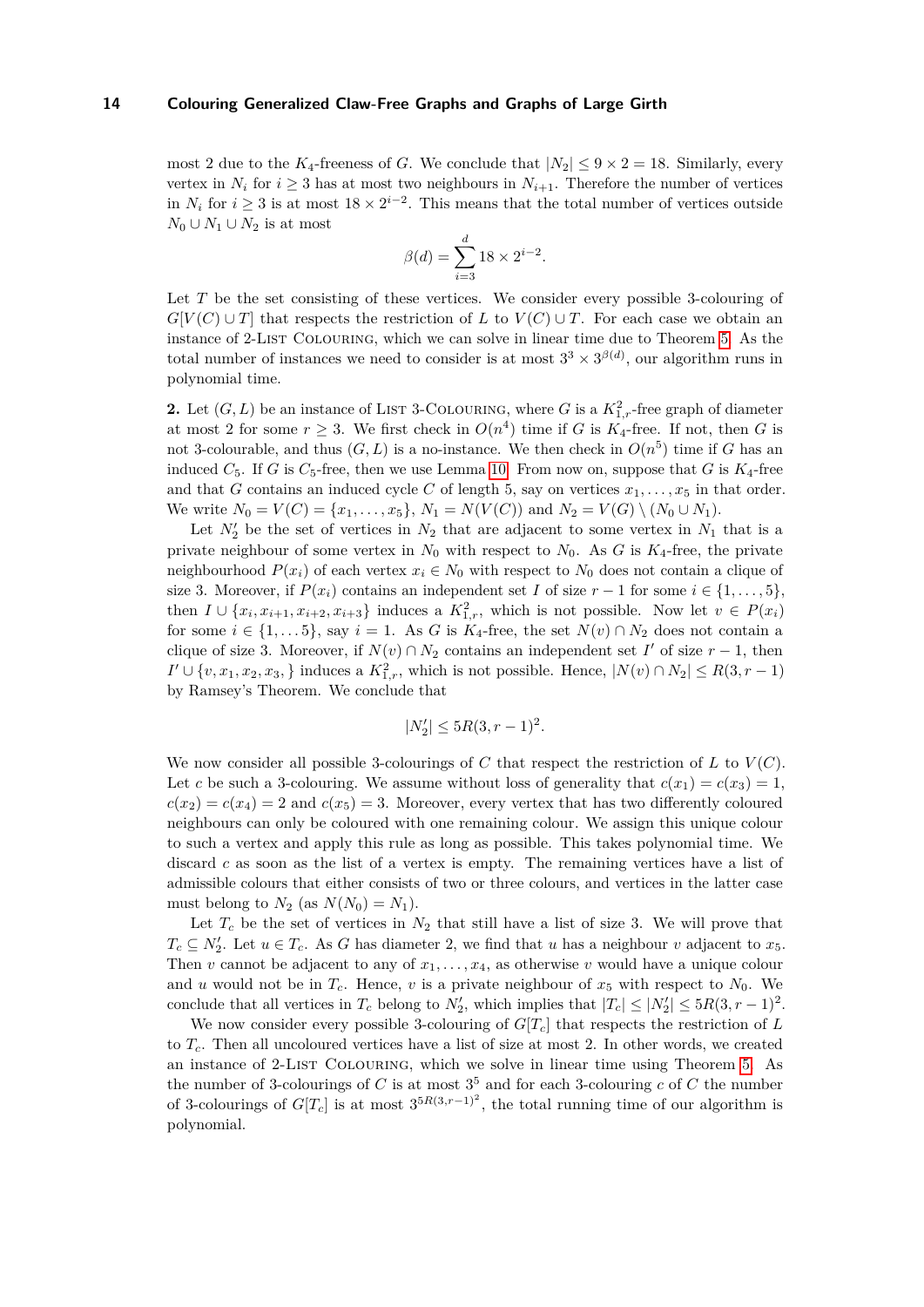**3.** We consider the standard reduction from the NP-complete problem NAE 3-SAT [\[44\]](#page-18-2), where each variable appears in at most three clauses and each literal appears in at most two. Given a CNF formula  $\phi$ , we construct the graph *G* as follows (see also Figure [5\)](#page-14-1):

- Add a literal vertex  $v_i$  for each positive literal  $x_i$  and a literal vertex  $v'_i$  for its negation.  $\blacksquare$
- Add an edge between each literal vertex and its negation. ÷
- Add a vertex *z* adjacent to every literal vertex.  $\overline{a}$
- For each clause  $C_i$  add a triangle  $T_i$  with vertices  $c_{i_1}, c_{i_2}, c_{i_3}$ .  $\mathbf{r}$
- Fix an arbitrary order of the literals of  $C_i$ ,  $x_{i_1}, x_{i_2}, x_{i_3}$  and add an edge  $x_{i_j}c_{i_j}$ .

<span id="page-14-1"></span>

**Figure 5** An example of a graph *G* in the reduction from NAE 3-SAT to 3-Colouring with clauses  $C_1 = x_1 \vee x_2 \vee x_3$  and  $C_2 = x_3 \vee \neg x_3 \vee x_4$ .

For the sake of completeness we give the arguments for the known reduction. Given a 3-colouring of *G*, assume *z* is assigned colour 1. Then each literal vertex is assigned either colour 2 or colour 3. If, for some clause  $C_i$ , the vertices  $x_{i_1}, x_{i_2}$  and  $x_{i,3}$  are all assigned the same colour, then  $T_i$  cannot be coloured. Therefore, if we set literals whose vertices are coloured with colour 2 to be true and those coloured with colour 3 to be false, each clause must contain at least one true literal and at least one false literal.

If  $\phi$  is satisfiable then we can colour vertex *z* with colour 1, each true literal with colour 2 and each false literal with colour 3. Then, since each clause has at least one true literal and at least one false literal, each triangle has neighbours in two different colours. This implies that each triangle is 3-colourable. Therefore *G* is 3-colourable if and only if  $\phi$  is satisfiable.

We next show that *G* has diameter at most 4. First note that any literal vertex is adjacent to *z* and any clause vertex is adjacent to some literal vertex so any vertex is at distance at most 2 from *z*. Therefore any two vertices are at distance at most 4.

Finally we show that *G* is  $K_{1,4}^3$ -free. Any literal vertex has degree at most 4 since it appears in at most two clauses. However it has at most three independent neighbours since its negation is adjacent to *z*. Each clause vertex has at most three neighbours so the only vertex with four independent neighbours is *d*. The longest induced path including *z* has length at most 4 since any such path contains at most one literal vertex and at most two vertices of any triangle. Therefore *G* is  $K_{1,4}^3$ -free.

**4.** This follows from Theorem [2.](#page-5-4) Let  $k^* \geq 3$ . We take a claw-free graph *G* and add a dominating vertex to it. The new graph  $G'$  has diameter at most 2 and is  $K_{1,3}^1$ -free. Let  $k = k^* + 1 \geq 4$ . Then *G* is  $k^*$ -colourable if and only if *G*<sup>*'*</sup> is *k*-colourable.

<span id="page-14-0"></span>Subdividing two edges of the claw yields another interesting case, namely where  $H = S_{1,2,2}$ . For  $k \geq 4$ , Theorem [15](#page-10-0) tells us that *k*-COLOURING is NP-complete for  $S_{1,2,2}$ -free graphs of diameter 2. For  $k = 3$ , we could only prove polynomial-time solvability if  $d = 2$ .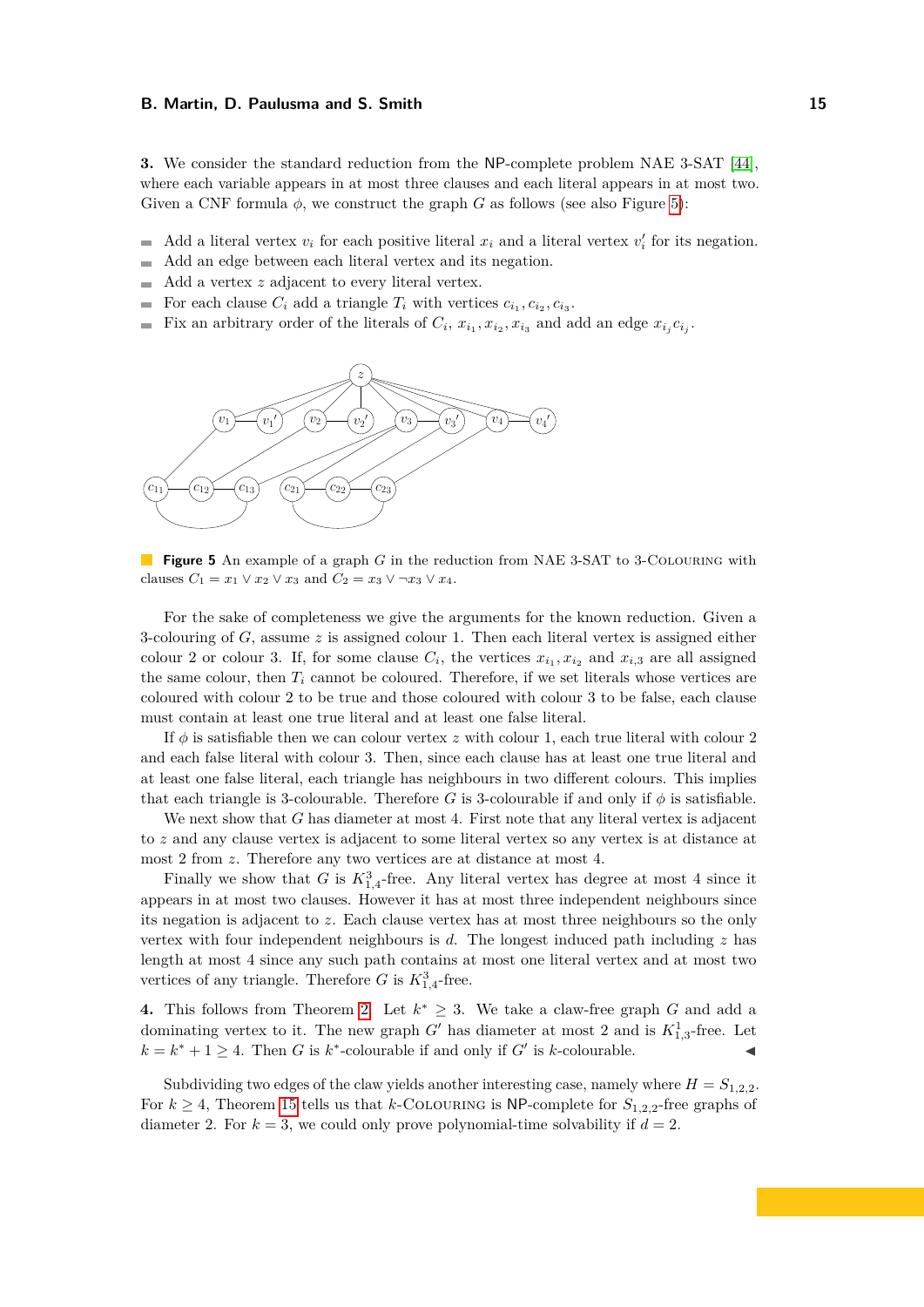$\triangleright$  **Theorem 16.** LIST 3-COLOURING *can be solved in polynomial time for*  $S_{1,2,2}$ -free graphs *of diameter at most* 2*.*

**Proof.** Let  $(G, L)$  be an instance of LIST 3-COLOURING, where *G* is an  $S_{1,2,2}$ -free graph of diameter at most 2. We first check in  $O(n^5)$  time if *G* has an induced  $C_5$ . If *G* is  $C_5$ -free, then we use Lemma [10.](#page-8-1) Suppose *G* contains an induced cycle *C* of length 5, say on vertices  $x_1, \ldots, x_5$  in that order. We write  $N_0 = V(C) = \{x_1, \ldots, x_5\}, N_1 = N(V(C))$  and  $N_2 = V(G) \setminus (N_0 \cup N_1)$ . As *G* has diameter 2, for every  $i \in \{1, 2, 3\}$ , every vertex in  $N_2$  has a neighbour in  $N_1$  that is adjacent to  $x_i$ .

We let *T* consist of all vertices of  $N_2$  that have a neighbour in  $N_1$  that is adjacent to two adjacent vertices of  $N_0$ . So after colouring the five vertices of  $N_0$ , there are at most two option left for colouring a vertex of *T*. We claim that  $N_2 = T$ . In order to see this, let  $u \in N_2$ . As *G* has diameter 2, we find that *u* must have a neighbour  $v \in N_1$  adjacent to a vertex of  $N_0$ , say  $x_1$ . Then *v* is not adjacent to  $x_5$  or  $x_2$ . If *v* is not adjacent to  $x_3$  either, then the vertices  $x_1, x_5, x_2, x_3, v, u$  induce a  $S_{1,2,2}$  with centre  $x_1$ , a contradiction. So *v* must be adjacent to  $x_3$ , meaning  $v$  is not adjacent to  $x_4$ . However, now  $x_3, x_2, x_4, x_5, v, u$  induce a *S*1*,*2*,*<sup>2</sup> with centre *x*3, another contradiction.

We now consider every possible 3-colouring of *C* that respects the restriction of *L* to  $V(C)$ . We observe that every vertex of  $N_1$  can only be coloured with at most two possible colours and that after propagation, every uncoloured vertex of *N*<sup>2</sup> can only be coloured with two possible colours as well (as  $T = N_2$ ). Then it remains to solve an instance of 2-LIST COLOURING, which takes linear time by Theorem [5.](#page-5-3) As we need to do this at most  $3^5$  times, the total running time of our algorithm is polynomial.

# <span id="page-15-0"></span>**5 Conclusions**

We proved a number of new results for Colouring and *k*-Colouring for polyad-free graphs of bounded diameter and for graphs of bounded diameter and girth. In particular we identified and narrowed a number of complexity gaps. This leads us to some natural open problems. Open Problems 1 and 2 follow from Theorem [13.](#page-9-0) Open Problems 3 and 4 come from Theorem [15.](#page-10-0) We note that  $K_{1,3}^2 = S_{1,1,3}$ . We also note that the gadget Mertzios and Spirakis [\[36\]](#page-17-22) used in the proof of Theorem [4](#page-5-1) contains induced polyads with an arbitrarily large diameter and an arbitrarily large number of leaves. So in order to reduce the diameter in Theorem [15:](#page-10-0)3 from  $d = 4$  to  $d = 3$  (if possible) one must find an alternative NP-hardness proof for 3-Colouring restricted to graphs of diameter 3. Open Problem 5 stems from Theorem [16.](#page-14-0) Recall that determining the complexity of 3-Colouring for graphs of diameter 2 is still wide open. This question is covered by Open Problem 6. Open Problems 7 and 8 stem from Theorem [8.](#page-7-1) Finally, Open Problem 9 is closely related to Theorem [4](#page-5-1) and Open Problem 2, as triangle-free graphs form a subclass of locally claw-free graphs.

 $\triangleright$  Open Problem 1. Does there exist an integer *d* such that COLOURING is NP-complete for *K*1*,*3-free graphs of diameter *d*?

 $\triangleright$  Open Problem 2. What is the complexity of COLOURING for  $C_3$ -free graphs of diameter 2, or equivalently, graphs of diameter 2 and girth at least 4?

 $\triangleright$  Open Problem 3. What are the complexities of 3-COLOURING for  $K^1_{1,4}$ -free graphs of diameter 3 and for  $K_{1,3}^2$ -free graphs of diameter 3?

 $\triangleright$  Open Problem 4. Does there exist a polyad *S* such that 3-COLOURING is NP-complete for *S*-free graphs of diameter 3?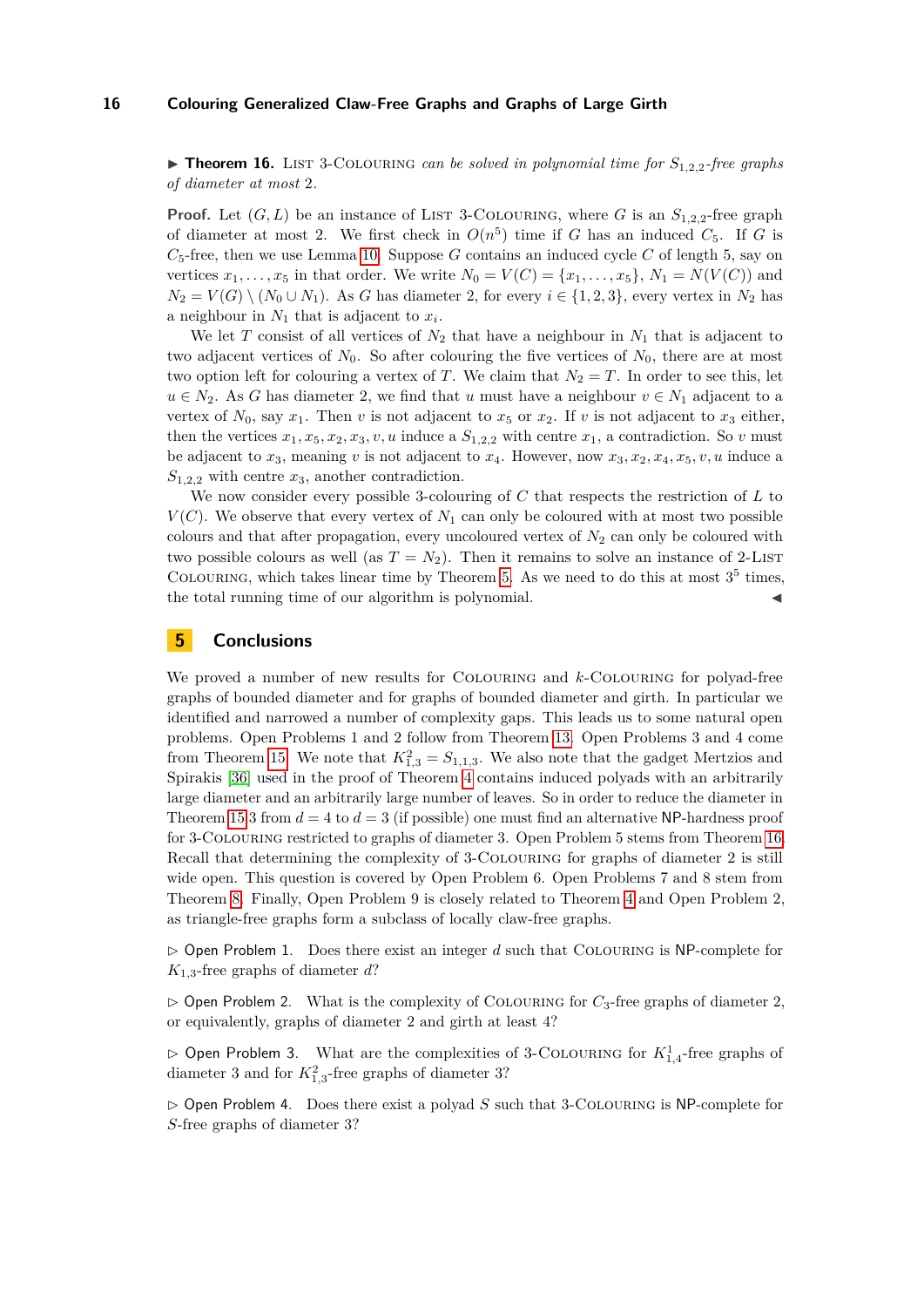$\triangleright$  Open Problem 5. Do there exist integers d, h, i, j such that 3-COLOURING is NP-complete for  $S_{h,i,j}$ -free graphs of diameter  $d$ ?

 $\triangleright$  Open Problem 6. What is the complexity of the open cases in Table [1](#page-4-1) and in particular of 3-Colouring for graphs of diameter 2 and for *C*3-free graphs of diameter 2?

 $\triangleright$  Open Problem 7. What is the complexity of 3-COLOURING for quasi-claw-free graphs of diameter at most 3?

 $\triangleright$  Open Problem 8. Does there exists an integer *d* such that 3-COLOURING is NP-complete for quasi-claw-free graphs of diameter at most *d*?

 $\triangleright$  Open Problem 9. What is the complexity of 3-COLOURING for locally claw-free graphs of diameter at most 2?

## **References**

- <span id="page-16-2"></span>**1** Ahmed Ainouche. Quasi-claw-free graphs. *Discrete Mathematics*, 179:13–26, 1998.
- <span id="page-16-0"></span>**2** Noga Alon. Restricted colorings of graphs. *Surveys in combinatorics, London Mathematical Society Lecture Note Series*, 187:1–33, 1993.
- <span id="page-16-10"></span>**3** Manuel Bodirsky, Jan Kára, and Barnaby Martin. The complexity of surjective homomorphism problems - a survey. *Discrete Applied Mathematics*, 160:1680–1690, 2012.
- <span id="page-16-4"></span>**4** Flavia Bonomo, Maria Chudnovsky, Peter Maceli, Oliver Schaudt, Maya Stein, and Mingxian Zhong. Three-coloring and list three-coloring of graphs without induced paths on seven vertices. *Combinatorica*, 38:779–801, 2018.
- <span id="page-16-13"></span>**5** Christoph Brause, Petr A. Golovach, Barnaby Martin, Daniël Paulusma, and Siani Smith. Acyclic, star, and injective colouring: Bounding the diameter. *Proc. WG 2021, LNCS*, 12911:336–348, 2021.
- <span id="page-16-14"></span>**6** Christoph Brause, Petr A. Golovach, Barnaby Martin, Daniël Paulusma, and Siani Smith. Partitioning *H*-free graphs of bounded diameter. *Proc. ISAAC 2021, LIPIcs*, to appear, 2021.
- <span id="page-16-11"></span>**7** Hajo Broersma, Fedor V. Fomin, Petr A. Golovach, and Daniël Paulusma. Three complexity results on coloring *Pk*-free graphs. *European Journal of Combinatorics*, 34:609–619, 2013.
- <span id="page-16-8"></span>**8** Miroslav Chlebík and Janka Chlebíková. Hard coloring problems in low degree planar bipartite graphs. *Discrete Applied Mathematics*, 154:1960–1965, 2006.
- <span id="page-16-1"></span>**9** Maria Chudnovsky. Coloring graphs with forbidden induced subgraphs. *Proc. ICM 2014*, IV:291–302, 2014.
- <span id="page-16-7"></span>**10** Maria Chudnovsky, Shenwei Huang, Sophie Spirkl, and Mingxian Zhong. List-three-coloring graphs with no induced  $P_6 + rP_3$ . *Algorithmica*, 83:216-251, 2021.
- <span id="page-16-5"></span>**11** Maria Chudnovsky, Sophie Spirkl, and Mingxian Zhong. Four-coloring *P*6-free graphs. *Proc. SODA 2019*, pages 1239–1256, 2019.
- <span id="page-16-9"></span>**12** Konrad Kazimierz Dabrowski, François Dross, Matthew Johnson, and Daniël Paulusma. Filling the complexity gaps for colouring planar and bounded degree graphs. *Journal of Graph Theory*, 92:377–393, 2019.
- <span id="page-16-16"></span>**13** R. M. Damerell. On Moore graphs. *Proc. Cambridge Philos. Soc*, 74:227–236, 1973.
- <span id="page-16-12"></span>**14** Michal Dębski, Marta Piecyk, and Paweł Rzążewski. Faster 3-coloring of small-diameter graphs. *Proc. ESA 2021, LIPIcs*, 204:37:1–37:15, 2021.
- <span id="page-16-15"></span>**15** Keith Edwards. The complexity of colouring problems on dense graphs. *Theoretical Computer Science*, 43:337–343, 1986.
- <span id="page-16-3"></span>**16** Thomas Emden-Weinert, Stefan Hougardy, and Bernd Kreuter. Uniquely colourable graphs and the hardness of colouring graphs of large girth. *Combinatorics, Probability and Computing*, 7:375–386, 1998.
- <span id="page-16-6"></span>**17** Petr A. Golovach, Matthew Johnson, Daniël Paulusma, and Jian Song. A survey on the computational complexity of colouring graphs with forbidden subgraphs. *Journal of Graph Theory*, 84:331–363, 2017.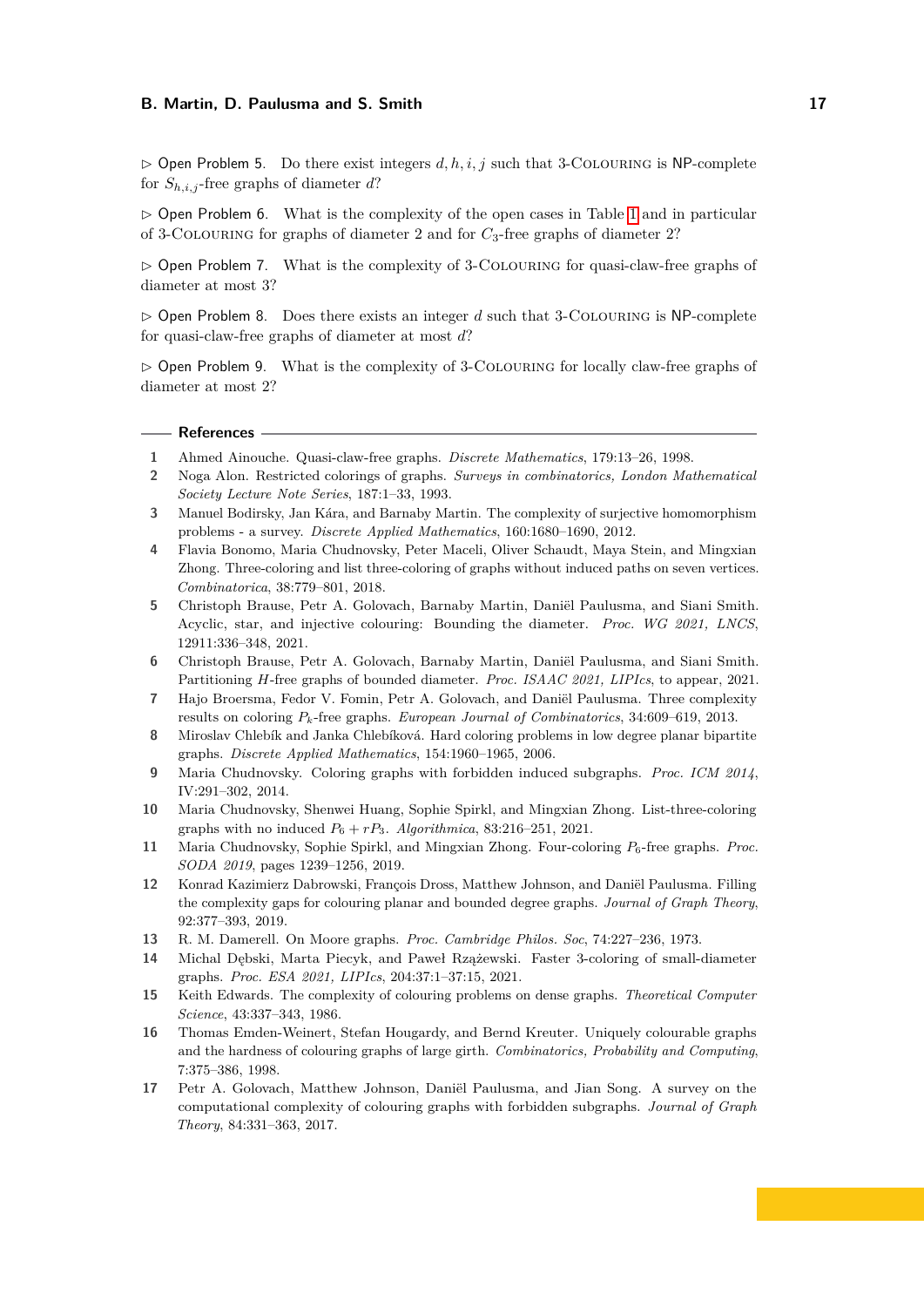- <span id="page-17-19"></span>**18** Petr A. Golovach, Daniël Paulusma, and Jian Song. Coloring graphs without short cycles and long induced paths. *Discrete Applied Mathematics*, 167:107–120, 2014.
- <span id="page-17-14"></span>**19** Carla Groenland, Karolina Okrasa, Pawel Rzążewski, Alex Scott, Paul Seymour, and Sophie Spirkl. *H*-colouring *Pt*-free graphs in subexponential time. *Discrete Applied Mathematics*, 267:184–189, 2019.
- <span id="page-17-5"></span>**20** Martin Grötschel, László Lovász, and Alexander Schrijver. Polynomial algorithms for perfect graphs. *Annals of Discrete Mathematics*, 21:325–356, 1984.
- <span id="page-17-15"></span>**21** Sepehr Hajebi, Yanjia Li, and Sophie Spirkl. Complexity dichotomy for List-5-Coloring with a forbidden induced subgraph. *CoRR*, abs/2105.01787, 2021.
- <span id="page-17-12"></span>**22** Chính T. Hoàng, Marcin Kamiński, Vadim V. Lozin, Joe Sawada, and Xiao Shu. Deciding *k*-colorability of *P*5-free graphs in polynomial time. *Algorithmica*, 57:74–81, 2010.
- <span id="page-17-25"></span>**23** Alan J. Hoffman and Robert R. Singleton. On Moore graphs with diameter 2 and 3. *IBM Journal of Research and Development*, 5:497–504, 1960.
- <span id="page-17-10"></span>**24** Ian Holyer. The NP-completeness of edge-coloring. *SIAM Journal on Computing*, 10:718–720, 1981.
- <span id="page-17-13"></span>**25** Shenwei Huang. Improved complexity results on *k*-coloring *Pt*-free graphs. *European Journal of Combinatorics*, 51:336–346, 2016.
- <span id="page-17-0"></span>**26** Tommy R. Jensen and Bjarne Toft. *Graph coloring problems*. John Wiley & Sons, 1995.
- <span id="page-17-16"></span>**27** Tereza Klimošová, Josef Malík, Tomáš Masařík, Jana Novotná, Daniël Paulusma, and Veronika Slívová. Colouring (*P<sup>r</sup>* + *Ps*)-free graphs. *Algorithmica*, 82:1833–1858, 2020.
- <span id="page-17-9"></span>**28** Daniel Král', Jan Kratochvíl, Zsolt Tuza, and Gerhard J. Woeginger. Complexity of coloring graphs without forbidden induced subgraphs. *Proc. WG 2001, LNCS*, 2204:254–262, 2001.
- <span id="page-17-1"></span>**29** Jan Kratochvíl, Zsolt Tuza, and Margit Voigt. New trends in the theory of graph colorings: choosability and list coloring. *Proc. DIMATIA-DIMACS Conference*, 49:183–197, 1999.
- <span id="page-17-11"></span>**30** Daniel Leven and Zvi Galil. NP completeness of finding the chromatic index of regular graphs. *Journal of Algorithms*, 4:35–44, 1983.
- <span id="page-17-4"></span>**31** László Lovász. Coverings and coloring of hypergraphs. *Congr. Numer.*, VIII:3–12, 1973.
- <span id="page-17-20"></span>**32** Vadim V. Lozin and Dmitriy S. Malyshev. Vertex coloring of graphs with few obstructions. *Discrete Applied Mathematics*, 216:273–280, 2017.
- <span id="page-17-6"></span>**33** Barnaby Martin, Daniël Paulusma, and Siani Smith. Colouring *H*-free graphs of bounded diameter. *Proc. MFCS 2019, LIPIcs*, 138:14:1–14:14, 2019.
- <span id="page-17-23"></span>**34** Barnaby Martin, Daniël Paulusma, and Siani Smith. Colouring graphs of bounded diameter in the absence of small cycles. *Proc. CIAC 2021, LNCS*, 12701:367–380, 2021.
- <span id="page-17-7"></span>**35** Barnaby Martin, Daniël Paulusma, and Siani Smith. Hard problems that quickly become very easy. *Information Processing Letters*, 174:106213, 2022.
- <span id="page-17-22"></span>**36** George B. Mertzios and Paul G. Spirakis. Algorithms and almost tight results for 3-colorability of small diameter graphs. *Algorithmica*, 74:385–414, 2016.
- <span id="page-17-21"></span>**37** Michael Molloy and Bruce A. Reed. Colouring graphs when the number of colours is almost the maximum degree. *Journal of Combinatorial Theory, Series B*, 109:134–195, 2014.
- <span id="page-17-2"></span>**38** Daniël Paulusma. Open problems on graph coloring for special graph classes. *Proc. WG 2015, LNCS*, 9224:16–30, 2015.
- <span id="page-17-17"></span>**39** Marcin Pilipczuk, Michal Pilipczuk, and Paweł Rzążewski. Quasi-polynomial-time algorithm for independent set in *Pt*-free graphs via shrinking the space of induced paths. *Proc SOSA 2021*, pages 204–209, 2021.
- <span id="page-17-24"></span>**40** Frank P. Ramsey. On a problem of formal logic. *Proceedings of the London Mathematical Society*, s2-30:264–286, 1930.
- <span id="page-17-3"></span>**41** Bert Randerath and Ingo Schiermeyer. Vertex colouring and forbidden subgraphs – a survey. *Graphs and Combinatorics*, 20:1–40, 2004.
- <span id="page-17-18"></span>**42** Alberto Rojas and Maya Stein. 3-colouring *Pt*-free graphs without short odd cycles. *CoRR*, abs/2008.04845, 2020.
- <span id="page-17-8"></span>**43** Zdenek Ryjácek. Almost claw-free graphs. *Journal of Graph Theory*, 18:469–477, 1994.